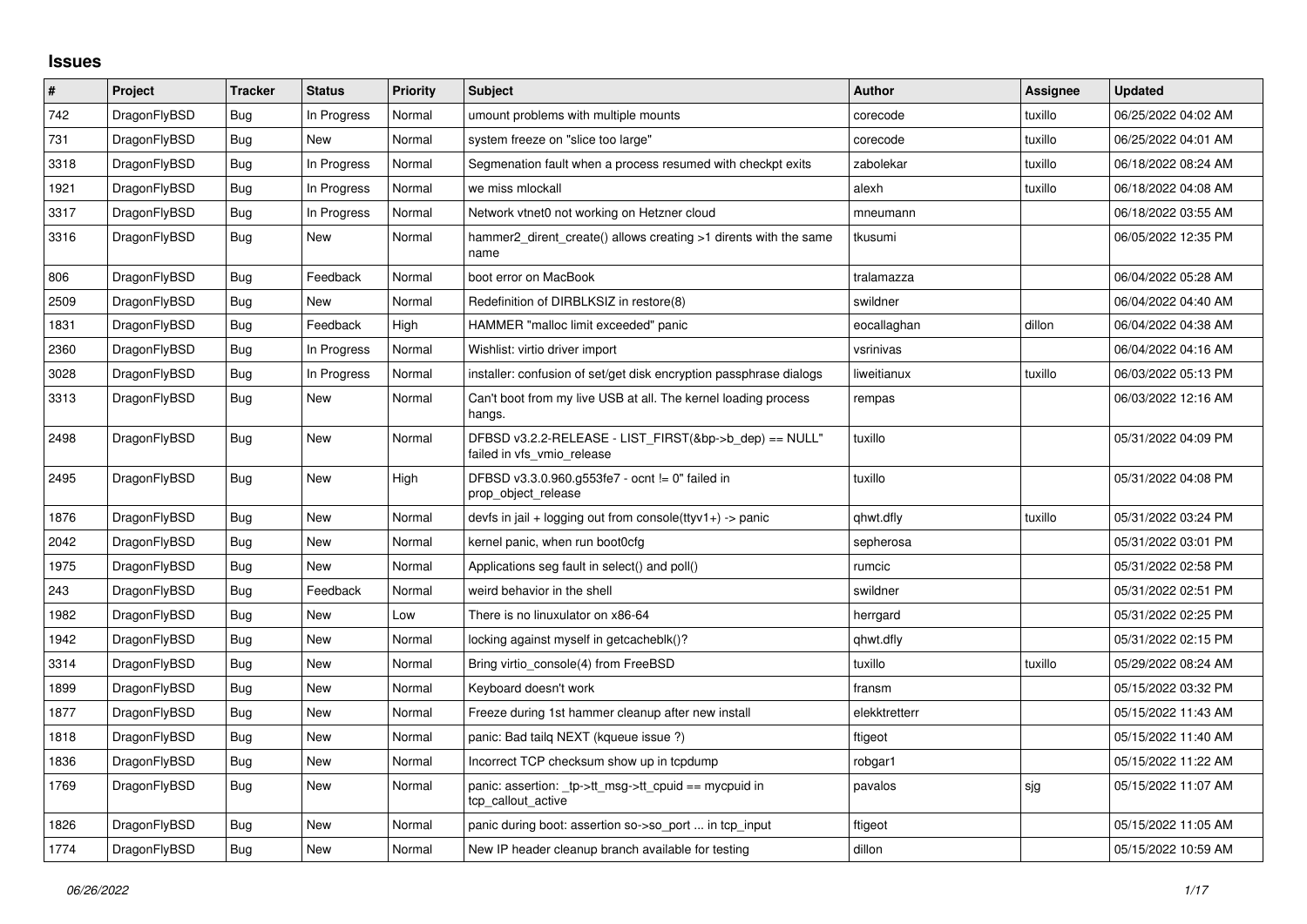| $\vert$ # | Project      | <b>Tracker</b> | <b>Status</b> | <b>Priority</b> | Subject                                                                                                   | Author           | Assignee | <b>Updated</b>      |
|-----------|--------------|----------------|---------------|-----------------|-----------------------------------------------------------------------------------------------------------|------------------|----------|---------------------|
| 1727      | DragonFlyBSD | <b>Bug</b>     | Feedback      | Normal          | CD boot panic (2.6.1) (usb?)                                                                              | kiril            |          | 05/15/2022 05:10 AM |
| 1593      | DragonFlyBSD | <b>Bug</b>     | Feedback      | Normal          | panic: assertion: $ccb == ap > ap$ err $ccb$ in ahci put err $ccb$                                        | ftigeot          | ftigeot  | 05/15/2022 05:09 AM |
| 1397      | DragonFlyBSD | <b>Bug</b>     | Feedback      | Normal          | jobs -I output inconsistency when called from script                                                      | Anonymous        | tuxillo  | 05/15/2022 05:07 AM |
| 3029      | DragonFlyBSD | <b>Bug</b>     | New           | Normal          | Running DflyBSD 4.8 on FreeBSD bhyve as a guest                                                           | iron             |          | 05/13/2022 04:33 AM |
| 2585      | DragonFlyBSD | <b>Bug</b>     | New           | Normal          | Dfly 3.4.3 on ESXi 5.1, HP Smart Array P410 passthrough<br>recognised, but not functioning                | yggdrasil        | swildner | 05/09/2022 08:14 AM |
| 3311      | DragonFlyBSD | <b>Bug</b>     | <b>New</b>    | Low             | TrueCrypt support may cause kernel crash                                                                  | arcade@b1t.name  |          | 04/29/2022 06:19 AM |
| 3310      | DragonFlyBSD | Bug            | In Progress   | Normal          | NVMM+QEMU fail to boot with UEFI: Mem Assist Failed<br>[gpa=0xfffffff0]                                   | liweitianux      |          | 01/11/2022 03:22 PM |
| 3300      | DragonFlyBSD | Bug            | <b>New</b>    | Normal          | Running Xvnc from TigerVNC package through the INETD daemon<br>in TCP WAIT mode fails hard                | adrian           |          | 01/08/2022 04:25 AM |
| 3301      | DragonFlyBSD | Bug            | New           | Normal          | Gkrellm from the packages is not showing logged in users in main<br>window, logged in users always $== 0$ | adrian           |          | 01/08/2022 04:24 AM |
| 1947      | DragonFlyBSD | Bug            | New           | Low             | GA-880GM-UD2H (rev. 1.3) AHCI fails to detect disks at the end of<br>the RAID controller                  | eocallaghan      |          | 11/27/2021 08:46 AM |
| 1819      | DragonFlyBSD | Bug            | In Progress   | Low             | truss - Major revamping task list                                                                         | tuxillo          | tuxillo  | 11/27/2021 08:45 AM |
| 1559      | DragonFlyBSD | <b>Bug</b>     | New           | Normal          | kernel trap                                                                                               | phma             |          | 11/27/2021 08:43 AM |
| 1661      | DragonFlyBSD | <b>Bug</b>     | In Progress   | Normal          | panic on password entry mount smb filesystem                                                              | vsrinivas        |          | 11/27/2021 08:29 AM |
| 1718      | DragonFlyBSD | <b>Bug</b>     | Feedback      | Normal          | IDE disk drive not detected by x86 64 2.6.1 Live CD                                                       | bcox             |          | 11/27/2021 08:25 AM |
| 2459      | DragonFlyBSD | <b>Bug</b>     | Feedback      | Normal          | apic problems with HP Probook 4510s                                                                       | thowe            |          | 11/27/2021 08:22 AM |
| 2644      | DragonFlyBSD | Bug            | Feedback      | Normal          | 3.6.0-REL trap 9 on boot                                                                                  | memmerto         |          | 11/27/2021 08:08 AM |
| 2797      | DragonFlyBSD | Bug            | In Progress   | Low             | vkernels with & without machdep.pmap mmu optimize                                                         | yellowrabbit2010 |          | 11/27/2021 08:06 AM |
| 3299      | DragonFlyBSD | Bug            | In Progress   | Normal          | DragonFlyBSD reports utterly wrong uptime (most of the time, right<br>after booting in)                   | adrian           |          | 11/11/2021 01:43 PM |
| 3295      | DragonFlyBSD | Bug            | In Progress   | Normal          | Adapt devel/libvirt for nvmm                                                                              | tuxillo          | tuxillo  | 11/03/2021 04:56 PM |
| 3302      | DragonFlyBSD | Bug            | New           | Normal          | Will not boot on System76 Lemur Pro (lemp10)                                                              | piecuch          |          | 11/03/2021 10:21 AM |
| 3298      | DragonFlyBSD | Bug            | <b>New</b>    | Normal          | Running "w" and having logged in via XDM through VNC, "w" prints<br>an extra error message                | piecuch          |          | 10/25/2021 09:16 AM |
| 3189      | DragonFlyBSD | <b>Bug</b>     | New           | Normal          | Allow DragonFly Mail Agent to accept an alternate config via<br>command line switch                       | iang             |          | 08/16/2021 12:42 AM |
| 3278      | DragonFlyBSD | <b>Bug</b>     | New           | Normal          | Second screen image is distorted                                                                          | arcade@b1t.name  |          | 07/10/2021 03:36 AM |
| 3280      | DragonFlyBSD | Bug            | <b>New</b>    | Normal          | KMS console and i915(4) not working in 6.0                                                                | cmusser          |          | 07/10/2021 03:35 AM |
| 3282      | DragonFlyBSD | <b>Bug</b>     | New           | Normal          | unexpected errno value from fopen()                                                                       | bhaible          |          | 07/10/2021 03:34 AM |
| 3283      | DragonFlyBSD | <b>Bug</b>     | New           | Normal          | mknodat() cannot create FIFOs                                                                             | bhaible          |          | 07/10/2021 03:34 AM |
| 3284      | DragonFlyBSD | <b>Bug</b>     | New           | Normal          | Wrong towlower() result for U+038A                                                                        | bhaible          |          | 07/10/2021 03:34 AM |
| 3281      | DragonFlyBSD | <b>Bug</b>     | New           | Normal          | Crash after leaving unattended for a while                                                                | bhaible          |          | 07/10/2021 03:32 AM |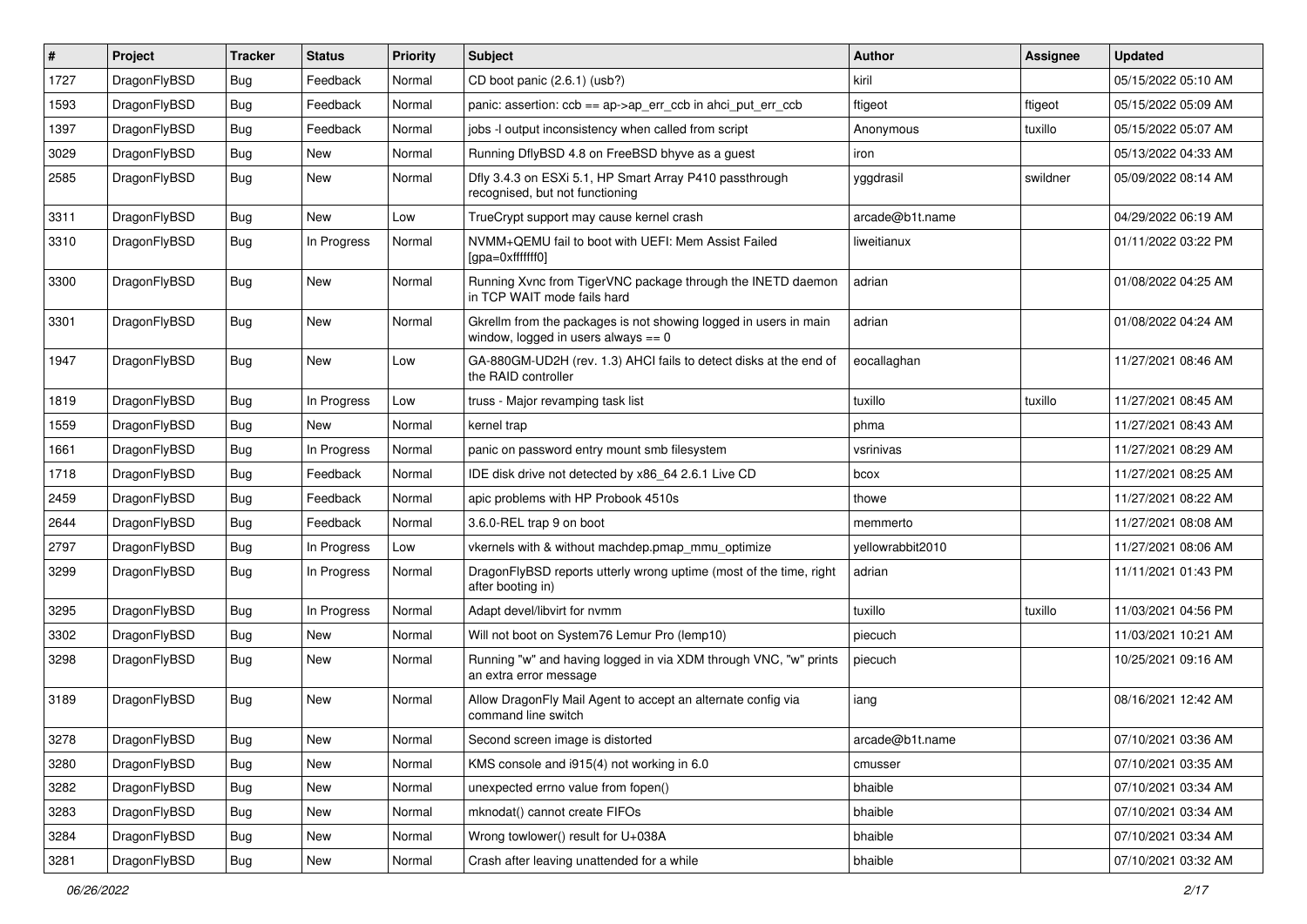| ∦    | <b>Project</b> | <b>Tracker</b> | <b>Status</b> | <b>Priority</b> | <b>Subject</b>                                                                                                       | <b>Author</b> | <b>Assignee</b> | <b>Updated</b>      |
|------|----------------|----------------|---------------|-----------------|----------------------------------------------------------------------------------------------------------------------|---------------|-----------------|---------------------|
| 2806 | DragonFlyBSD   | Bug            | <b>New</b>    | Normal          | failed to configure a link-local address on ath0 (errno = 22)                                                        | Chingyuan     |                 | 05/25/2021 01:00 AM |
| 3269 | DragonFlyBSD   | Bug            | In Progress   | Normal          | Is double-buffer'd buf still required by HAMMER2?                                                                    | tkusumi       |                 | 05/12/2021 04:09 PM |
| 2917 | DragonFlyBSD   | <b>Bug</b>     | New           | Normal          | da8: reading primary partition table: error accessing offset<br>000000000000 for 512                                 | liweitianux   |                 | 05/11/2021 08:43 PM |
| 3113 | DragonFlyBSD   | Bug            | In Progress   | Urgent          | Booting vKernel fails due being out of swap space                                                                    | tcullen       |                 | 05/11/2021 04:14 AM |
| 3101 | DragonFlyBSD   | <b>Bug</b>     | New           | Low             | PFI CGI install not working in dragonflybsd 5.0.1 USB install                                                        | bnegre82      |                 | 05/11/2021 04:14 AM |
| 3089 | DragonFlyBSD   | Bug            | In Progress   | Normal          | vtnet(4) - disable TCP checksum offload by default                                                                   | ilane         | vadaszi         | 05/11/2021 04:14 AM |
| 2414 | DragonFlyBSD   | Bug            | In Progress   | Normal          | Lenovo S10 acpi freeze (not new)                                                                                     | davshao       |                 | 05/11/2021 04:13 AM |
| 2852 | DragonFlyBSD   | <b>Bug</b>     | <b>New</b>    | Normal          | Hammer File System - hangs on undo during system boot / mount -<br>will not recover on DragonFlyBSD newer than 3.6.0 | abale         |                 | 05/11/2021 04:07 AM |
| 2828 | DragonFlyBSD   | <b>Bug</b>     | <b>New</b>    | High            | On AMD APUs and Bulldozer CPUs, the machdep.cpu_idle_hlt<br>sysctl should be 3 by default                            | vadaszi       | vadaszi         | 05/11/2021 04:07 AM |
| 2675 | DragonFlyBSD   | Bug            | <b>New</b>    | Low             | Ultimate N WiFi Link 5300 get iwn_intr: fatal firmware error on 5GHz                                                 | revuwa        |                 | 05/11/2021 04:07 AM |
| 2638 | DragonFlyBSD   | <b>Bug</b>     | Feedback      | High            | Fix machdep.pmap_mmu_optimize                                                                                        | tuxillo       |                 | 05/11/2021 04:07 AM |
| 2636 | DragonFlyBSD   | <b>Bug</b>     | Feedback      | Low             | Add -x flag to iostat (a la solaris)                                                                                 | tuxillo       |                 | 05/11/2021 04:07 AM |
| 2631 | DragonFlyBSD   | <b>Bug</b>     | In Progress   | Low             | Verify library versioning current with full package build and switch it<br>on (after publishing packages)            | tuxillo       |                 | 05/11/2021 04:06 AM |
| 2013 | DragonFlyBSD   | Bug            | In Progress   | Normal          | oversized DMA request loop                                                                                           | josepht       |                 | 05/11/2021 04:06 AM |
| 1749 | DragonFlyBSD   | <b>Bug</b>     | In Progress   | Normal          | HAMMER fsstress panic in hammer flush inode core<br>'ip->flush state != HAMMER FST FLUSH'                            | vsrinivas     |                 | 05/11/2021 04:06 AM |
| 1745 | DragonFlyBSD   | <b>Bug</b>     | Feedback      | Normal          | kmalloc panic                                                                                                        | josepht       |                 | 05/11/2021 04:05 AM |
| 1744 | DragonFlyBSD   | Bug            | In Progress   | Normal          | HAMMER fsstress panic in hammer setup child callback                                                                 | vsrinivas     |                 | 05/11/2021 04:05 AM |
| 1717 | DragonFlyBSD   | <b>Bug</b>     | Feedback      | Normal          | HAMMER panic in hammer cursor down()                                                                                 | josepht1      |                 | 05/11/2021 04:05 AM |
| 1618 | DragonFlyBSD   | <b>Bug</b>     | Feedback      | Normal          | collision for 'struct pmap' when using RPC and <sys user.h=""></sys>                                                 | carenas       |                 | 05/11/2021 04:05 AM |
| 1613 | DragonFlyBSD   | <b>Bug</b>     | Feedback      | Normal          | USB Keyboard not working on master                                                                                   | elekktretterr |                 | 05/11/2021 04:05 AM |
| 1591 | DragonFlyBSD   | Bug            | Feedback      | Normal          | Lenovo X301 hangs with AHCI Driver CMD TIMEOUT<br>STS=d0 <bsy></bsy>                                                 | eocallaghan   |                 | 05/11/2021 04:05 AM |
| 168  | DragonFlyBSD   | <b>Bug</b>     | In Progress   | Normal          | Livelocked limit engaged while trying to setup IPW wireless                                                          | mschacht      | sepherosa       | 05/11/2021 04:05 AM |
| 1577 | DragonFlyBSD   | Bug            | Feedback      | Normal          | panic: assertion: leaf->base.obj id == ip->obj id in<br>hammer_ip_delete_range                                       | qhwt+dfly     |                 | 05/11/2021 04:01 AM |
| 1486 | DragonFlyBSD   | <b>Bug</b>     | Feedback      | Normal          | Interrupt storm related to SATA DVD device                                                                           | hasso         |                 | 05/11/2021 04:01 AM |
| 1481 | DragonFlyBSD   | <b>Bug</b>     | Feedback      | Normal          | panic: assertion: kva p(buf) in soopt from kbuf (after ipfw pipe<br>show, 2.2.1-R)                                   | combiner      |                 | 05/11/2021 04:01 AM |
| 1454 | DragonFlyBSD   | Bug            | Feedback      | Normal          | Unable to boot from external USB DVD drive                                                                           | elekktretterr |                 | 05/11/2021 04:01 AM |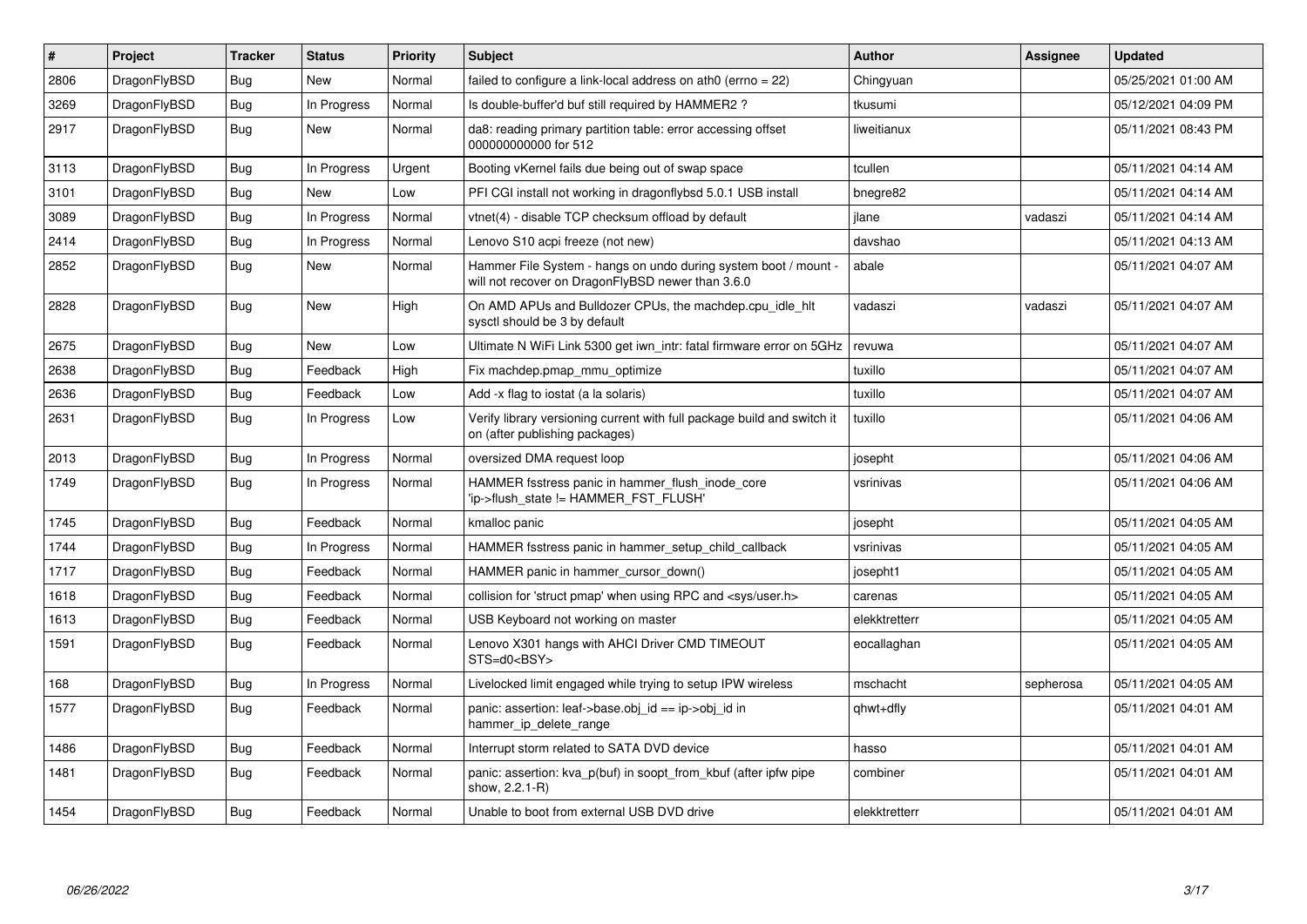| #    | Project      | Tracker    | <b>Status</b> | <b>Priority</b> | <b>Subject</b>                                                                                                                                            | <b>Author</b>      | Assignee  | <b>Updated</b>      |
|------|--------------|------------|---------------|-----------------|-----------------------------------------------------------------------------------------------------------------------------------------------------------|--------------------|-----------|---------------------|
| 1448 | DragonFlyBSD | <b>Bug</b> | Feedback      | Normal          | panic: assertion: _tp->tt_msg->tt_cpuid == mycpuid in<br>tcp_callout_active tcp_output tcp_usr_send netmsg_pru_send<br>netmsg service tcpmsg service loop | dillon             |           | 05/11/2021 04:00 AM |
| 1429 | DragonFlyBSD | <b>Bug</b> | Feedback      | Normal          | vkernel bug - "mfree: m->m_nextpkt != NULL"                                                                                                               | dillon             |           | 05/11/2021 04:00 AM |
| 1428 | DragonFlyBSD | Bug        | Feedback      | Low             | POSIX.1e implementation is too old                                                                                                                        | hasso              | tuxillo   | 05/11/2021 04:00 AM |
| 1411 | DragonFlyBSD | Bug        | Feedback      | Normal          | Burning doesn't work with ahci(4)                                                                                                                         | hasso              | dillon    | 05/11/2021 04:00 AM |
| 1387 | DragonFlyBSD | Bug        | Feedback      | Normal          | zero-size malloc and ps: kvm getprocs: Bad address                                                                                                        | qhwt+dfly          |           | 05/11/2021 04:00 AM |
| 1336 | DragonFlyBSD | <b>Bug</b> | In Progress   | Normal          | Still looking for reports of missed directory entries w/ HAMMER                                                                                           | dillon             |           | 05/11/2021 04:00 AM |
| 1332 | DragonFlyBSD | Bug        | Feedback      | Normal          | DFBSD 2.2 - Booting usbcdrom/usbsticks on thinkpad hangs on<br>"BTX Halted"                                                                               | tuxillo            |           | 05/11/2021 04:00 AM |
| 1313 | DragonFlyBSD | Bug        | <b>New</b>    | Low             | Signal code in kernel needs major overhaul (signal queues,<br>si code, si addr)                                                                           | hasso              |           | 05/11/2021 04:00 AM |
| 1293 | DragonFlyBSD | Bug        | New           | Normal          | 2.2.1-REL Installer Request                                                                                                                               | mk                 | tuxillo   | 05/11/2021 04:00 AM |
| 1282 | DragonFlyBSD | <b>Bug</b> | Feedback      | Normal          | panic (trap 12) when booting SMP kernel on Atom 330 (dual core)                                                                                           | tomaz.borstnar     |           | 05/11/2021 04:00 AM |
| 1218 | DragonFlyBSD | Bug        | In Progress   | Normal          | panic: assertion: $error == 0$ in hammer start transaction                                                                                                | rumcic             |           | 05/11/2021 04:00 AM |
| 1181 | DragonFlyBSD | Bug        | In Progress   | Normal          | ACX111 panic                                                                                                                                              | elekktretterr      |           | 05/11/2021 04:00 AM |
| 1148 | DragonFlyBSD | <b>Bug</b> | In Progress   | Low             | BCM4311 wireless network adapter detected but not functional                                                                                              | archimedes.gaviola |           | 05/11/2021 04:00 AM |
| 1101 | DragonFlyBSD | <b>Bug</b> | Feedback      | Normal          | ohci related panic                                                                                                                                        | polachok           |           | 05/11/2021 04:00 AM |
| 998  | DragonFlyBSD | <b>Bug</b> | In Progress   | Normal          | Unconfiguring a vn while it is mounted                                                                                                                    | rumcic             | tuxillo   | 05/11/2021 04:00 AM |
| 2825 | DragonFlyBSD | <b>Bug</b> | <b>New</b>    | High            | 3x dhclient = hanging system (objcache exhausted)                                                                                                         | jaccovonb          | sepherosa | 05/11/2021 03:55 AM |
| 2808 | DragonFlyBSD | <b>Bug</b> | <b>New</b>    | Normal          | X freeze by switching between X and VT - results in black screen                                                                                          | lukesky333         |           | 05/11/2021 03:55 AM |
| 2736 | DragonFlyBSD | <b>Bug</b> | New           | High            | kernel panics on acpi timer probe function                                                                                                                | cnb                |           | 05/11/2021 03:55 AM |
| 2735 | DragonFlyBSD | Bug        | New           | Urgent          | iwn panics SYSSASSERT                                                                                                                                     | cnb                |           | 05/11/2021 03:55 AM |
| 2067 | DragonFlyBSD | Bug        | New           | Normal          | sound/pcm: "play interrupt timeout, channel dead"                                                                                                         | matthiasr          |           | 05/11/2021 03:55 AM |
| 604  | DragonFlyBSD | <b>Bug</b> | In Progress   | Normal          | 1.8.1-RELEASE - clock runs fast on mainboard ASUS P5A-B                                                                                                   | veti               |           | 05/11/2021 03:55 AM |
| 2708 | DragonFlyBSD | Bug        | <b>New</b>    | Normal          | unable to send TCP nor UDP on age(4) interface                                                                                                            | dermiste           |           | 05/11/2021 03:54 AM |
| 2647 | DragonFlyBSD | Bug        | <b>New</b>    | Normal          | HAMMER panic on 3.6.0                                                                                                                                     | tuxillo            |           | 05/11/2021 03:54 AM |
| 2641 | DragonFlyBSD | <b>Bug</b> | <b>New</b>    | Normal          | Panic when loading natapci as module                                                                                                                      | tuxillo            |           | 05/11/2021 03:54 AM |
| 2630 | DragonFlyBSD | Bug        | <b>New</b>    | Normal          | Bring in latest iconv fixes from FreeBSD10 as well as csmapper<br>updates                                                                                 | tuxillo            |           | 05/11/2021 03:54 AM |
| 2544 | DragonFlyBSD | <b>Bug</b> | New           | Normal          | live DVD system boot (menu option 1) caused db> prompt on<br>PE1950                                                                                       | estrabd            |           | 05/11/2021 03:54 AM |
| 1594 | DragonFlyBSD | Bug        | New           | Normal          | Kernel panic during boot from Live CD on Dell E6400                                                                                                       | bodie              |           | 05/11/2021 03:54 AM |
| 1587 | DragonFlyBSD | <b>Bug</b> | Feedback      | Normal          | can't gdb across fork                                                                                                                                     | corecode           | tuxillo   | 05/11/2021 03:54 AM |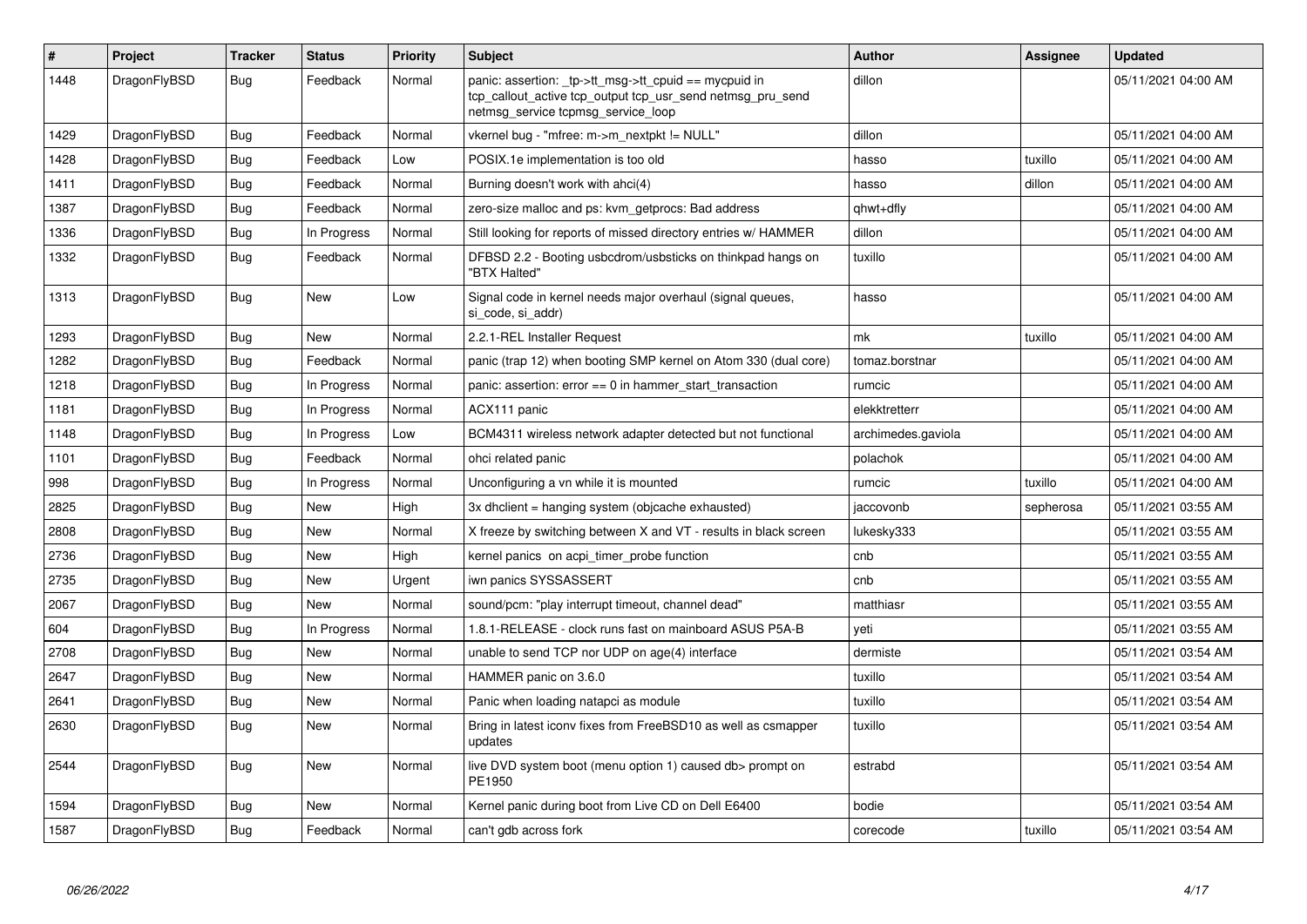| $\sharp$ | Project      | <b>Tracker</b> | <b>Status</b> | <b>Priority</b> | <b>Subject</b>                                                                               | <b>Author</b> | Assignee | <b>Updated</b>      |
|----------|--------------|----------------|---------------|-----------------|----------------------------------------------------------------------------------------------|---------------|----------|---------------------|
| 1584     | DragonFlyBSD | Bug            | In Progress   | Normal          | can't use ssh from jail: debug1: read_passphrase: can't open<br>/dev/tty: Device busy        | corecode      | tuxillo  | 05/11/2021 03:53 AM |
| 1583     | DragonFlyBSD | Bug            | In Progress   | Normal          | panic: assertion: cursor->trans->sync_lock_refs > 0 in<br>hammer_recover_cursor              | corecode      | tuxillo  | 05/11/2021 03:53 AM |
| 1556     | DragonFlyBSD | Bug            | <b>New</b>    | Normal          | many processes stuck in "hmrrcm", system unusable                                            | corecode      | tuxillo  | 05/11/2021 03:52 AM |
| 1547     | DragonFlyBSD | <b>Bug</b>     | In Progress   | Normal          | disklabel64 automatic sizing                                                                 | corecode      | tuxillo  | 05/11/2021 03:52 AM |
| 1528     | DragonFlyBSD | <b>Bug</b>     | In Progress   | Normal          | ktrace does not show proper return values for pipe(2)                                        | corecode      | tuxillo  | 05/11/2021 03:52 AM |
| 1475     | DragonFlyBSD | <b>Bug</b>     | In Progress   | Normal          | kernel blocks with low memory and syscons setting a high res mode<br>scrollback              | corecode      | tuxillo  | 05/11/2021 03:52 AM |
| 1474     | DragonFlyBSD | Bug            | New           | Normal          | ithread 1 unexpectedly rescheduled                                                           | corecode      | tuxillo  | 05/11/2021 03:52 AM |
| 1469     | DragonFlyBSD | <b>Bug</b>     | In Progress   | Normal          | Hammer history security concern                                                              | corecode      | tuxillo  | 05/11/2021 03:52 AM |
| 1442     | DragonFlyBSD | Bug            | <b>New</b>    | Normal          | blocking SIGSEGV and triggering a segment violation produces an<br>all CPU consuming process | corecode      | tuxillo  | 05/11/2021 03:52 AM |
| 1440     | DragonFlyBSD | Bug            | New           | Normal          | ptrace/gdb doesn't work after process blocks SIGTRAP                                         | corecode      | tuxillo  | 05/11/2021 03:52 AM |
| 1368     | DragonFlyBSD | <b>Bug</b>     | In Progress   | Normal          | suspend signal race?                                                                         | qhwt+dfly     |          | 05/11/2021 03:51 AM |
| 1287     | DragonFlyBSD | Bug            | Feedback      | Normal          | altg configuration doesn't work                                                              | corecode      | tuxillo  | 05/11/2021 03:51 AM |
| 1198     | DragonFlyBSD | <b>Bug</b>     | New           | High            | DDB loops panic in db read bytes                                                             | corecode      | tuxillo  | 05/11/2021 03:51 AM |
| 1030     | DragonFlyBSD | Bug            | In Progress   | Normal          | msdosfs umount panic                                                                         | corecode      | tuxillo  | 05/11/2021 03:51 AM |
| 911      | DragonFlyBSD | <b>Bug</b>     | Feedback      | Normal          | kldload/kernel linker can exceed malloc reserve and panic system                             | corecode      | tuxillo  | 05/11/2021 03:51 AM |
| 901      | DragonFlyBSD | <b>Bug</b>     | Feedback      | Normal          | route show needs to get data from all cpus                                                   | corecode      | tuxillo  | 05/11/2021 03:50 AM |
| 884      | DragonFlyBSD | <b>Bug</b>     | In Progress   | High            | Performance/memory problems under filesystem IO load                                         | hasso         |          | 05/11/2021 03:50 AM |
| 847      | DragonFlyBSD | <b>Bug</b>     | Feedback      | Normal          | processes getting stuck on mount point                                                       | corecode      | tuxillo  | 05/11/2021 03:50 AM |
| 781      | DragonFlyBSD | Bug            | In Progress   | Normal          | fdisk uses wrong geometry on usb flash drives                                                | corecode      | tuxillo  | 05/11/2021 03:50 AM |
| 2358     | DragonFlyBSD | <b>Bug</b>     | In Progress   | Normal          | DFBSD v3.0.2.32.g928ca - panic: hammer: insufficient undo FIFO<br>space!                     | tuxillo       | tuxillo  | 05/10/2021 02:50 AM |
| 3205     | DragonFlyBSD | Bug            | Feedback      | High            | Go compiler net test failing                                                                 | : dfbsd       | tuxillo  | 05/10/2021 02:45 AM |
| 3266     | DragonFlyBSD | Bug            | <b>New</b>    | High            | Filesystems broken due to "KKASSERT(count &<br>TOK_COUNTMASK);"                              | tkusumi       |          | 03/15/2021 01:21 PM |
| 3228     | DragonFlyBSD | <b>Bug</b>     | New           | Low             | pfi kif unref: state refcount $\leq$ 0 in dmesg                                              | justin        |          | 03/05/2021 06:39 AM |
| 3252     | DragonFlyBSD | Bug            | <b>New</b>    | Normal          | tcsetattr/tcgetattr set errno incorrectly on non-TTY                                         | tonyc         |          | 10/26/2020 09:34 PM |
| 3249     | DragonFlyBSD | <b>Bug</b>     | New           | Normal          | HAMMER2 fsync(2) not working properly                                                        | tkusumi       |          | 09/21/2020 07:07 AM |
| 3247     | DragonFlyBSD | <b>Bug</b>     | New           | Normal          | Kernel panic doing nothing much                                                              | phma          |          | 09/12/2020 11:40 PM |
| 3243     | DragonFlyBSD | <b>Bug</b>     | New           | Normal          | SMART status not reported properly for SSD disks                                             | daftaupe      |          | 09/09/2020 11:03 PM |
| 3246     | DragonFlyBSD | <b>Bug</b>     | New           | Normal          | HAMMER2 unable to handle ENOSPC properly                                                     | tkusumi       |          | 09/04/2020 11:11 AM |
| 2587     | DragonFlyBSD | <b>Bug</b>     | New           | Normal          | SATA DVD writer not detected by DragonFly                                                    | srussell      |          | 09/04/2020 08:55 AM |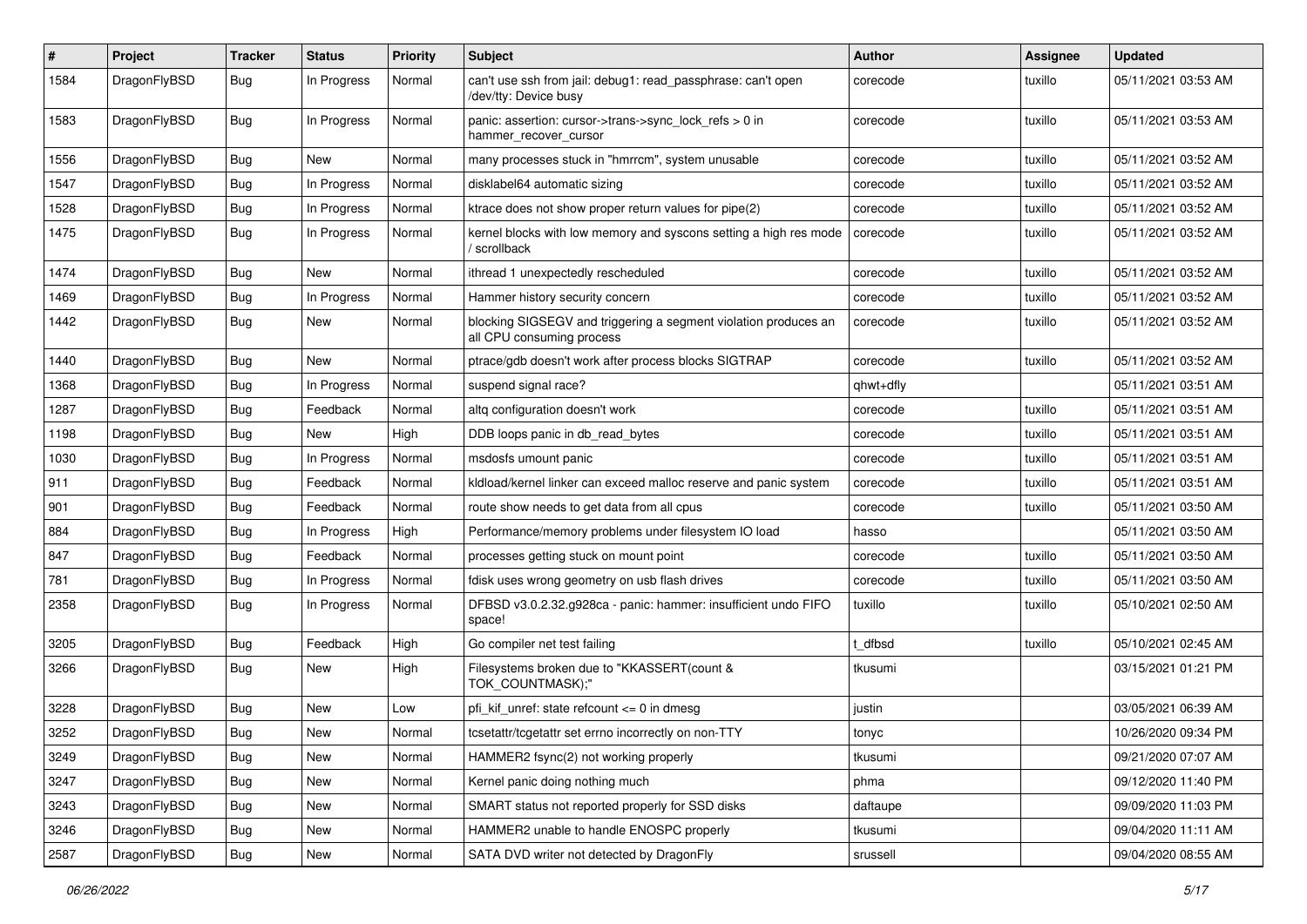| $\vert$ # | <b>Project</b> | <b>Tracker</b> | <b>Status</b> | <b>Priority</b> | <b>Subject</b>                                                                                                                                              | <b>Author</b>     | <b>Assignee</b> | <b>Updated</b>      |
|-----------|----------------|----------------|---------------|-----------------|-------------------------------------------------------------------------------------------------------------------------------------------------------------|-------------------|-----------------|---------------------|
| 3245      | DragonFlyBSD   | Bug            | <b>New</b>    | Normal          | panic: free: guard1x fail, i915 load from loader.conf                                                                                                       | polachok          |                 | 08/21/2020 10:36 AM |
| 3107      | DragonFlyBSD   | <b>Bug</b>     | <b>New</b>    | Low             | ACPI interrupt storm when loading i915 on Lenovo T460                                                                                                       | oyvinht           |                 | 07/15/2020 07:01 AM |
| 3170      | DragonFlyBSD   | <b>Bug</b>     | <b>New</b>    | Normal          | repeatable nfsd crash                                                                                                                                       | tse               |                 | 06/11/2020 05:52 AM |
| 3208      | DragonFlyBSD   | Bug            | <b>New</b>    | Normal          | Crash related to nfsd                                                                                                                                       | tse               |                 | 06/11/2020 05:52 AM |
| 3240      | DragonFlyBSD   | <b>Bug</b>     | <b>New</b>    | High            | compile error because of openssl with /usr/dports/security/rhash for<br>mysql 8 install                                                                     | <b>UlasSAYGIN</b> |                 | 06/04/2020 08:05 AM |
| 3239      | DragonFlyBSD   | Bug            | <b>New</b>    | Normal          | unable to SIGKILL glitched emacs                                                                                                                            | piecuch           |                 | 05/26/2020 03:30 AM |
| 3238      | DragonFlyBSD   | Bug            | <b>New</b>    | Normal          | race conditions when printing from vkernel console                                                                                                          | piecuch           |                 | 05/19/2020 02:50 PM |
| 3235      | DragonFlyBSD   | <b>Bug</b>     | <b>New</b>    | Normal          | Kernel panic in devfs vnops.c                                                                                                                               | mneumann          |                 | 04/28/2020 07:00 AM |
| 3197      | DragonFlyBSD   | <b>Bug</b>     | New           | Normal          | DragonFly upgrades                                                                                                                                          | tse               |                 | 04/18/2020 04:18 PM |
| 3226      | DragonFlyBSD   | Bug            | <b>New</b>    | Normal          | Xorg freezes in vm: thread stuck in "objtrm1"                                                                                                               | peeter            |                 | 04/08/2020 02:10 AM |
| 3231      | DragonFlyBSD   | Bug            | New           | Normal          | wifi drops on 5.8                                                                                                                                           | tse               |                 | 04/06/2020 05:08 AM |
| 3219      | DragonFlyBSD   | <b>Bug</b>     | New           | Normal          | x11/xorg port can not be build                                                                                                                              | <b>UlasSAYGIN</b> |                 | 03/31/2020 08:57 AM |
| 3225      | DragonFlyBSD   | <b>Bug</b>     | <b>New</b>    | Normal          | nfsd freeze when using gemu                                                                                                                                 | tse               |                 | 03/17/2020 11:52 AM |
| 3224      | DragonFlyBSD   | Bug            | <b>New</b>    | Normal          | Kernel panic when trying to ping6                                                                                                                           | zhtw              |                 | 03/08/2020 08:55 AM |
| 3222      | DragonFlyBSD   | Bug            | <b>New</b>    | Normal          | gcc - undefined reference to '__atomic_load' (missing libatomic?)                                                                                           | mneumann          |                 | 02/08/2020 02:45 AM |
| 3218      | DragonFlyBSD   | <b>Bug</b>     | <b>New</b>    | Normal          | Kernel panics are not sent to comconsole when booted over EFI                                                                                               | mqudsi            |                 | 12/02/2019 08:52 PM |
| 3217      | DragonFlyBSD   | <b>Bug</b>     | <b>New</b>    | Normal          | rescue tools: make install fails if rescue folder doesn't exist                                                                                             | dfbsd             |                 | 11/27/2019 08:16 PM |
| 3215      | DragonFlyBSD   | Bug            | <b>New</b>    | Normal          | Hang in tcdrain(3) after write(3)                                                                                                                           | noloader          |                 | 11/25/2019 03:08 PM |
| 3209      | DragonFlyBSD   | Bug            | <b>New</b>    | Normal          | svc has some minor bugs                                                                                                                                     | arcade@b1t.name   |                 | 10/24/2019 09:08 AM |
| 3199      | DragonFlyBSD   | <b>Bug</b>     | <b>New</b>    | Normal          | PFS label not found panic                                                                                                                                   | tse               |                 | 08/21/2019 03:51 AM |
| 3196      | DragonFlyBSD   | <b>Bug</b>     | <b>New</b>    | Normal          | test issue after redmine upgrade (2)                                                                                                                        | tuxillo           |                 | 07/05/2019 04:33 AM |
| 1390      | DragonFlyBSD   | Bug            | In Progress   | Normal          | Use id_t type for {get, set}priority()                                                                                                                      | Anonymous         | tuxillo         | 07/05/2019 02:18 AM |
| 3194      | DragonFlyBSD   | <b>Bug</b>     | <b>New</b>    | High            | Hammer kernel crash on mirror-stream of PFS after upgrade<br>(assertion "cursor->flags &<br>HAMMER CURSOR ITERATE CHECK" failed in<br>hammer_btree_iterate) | Anonymous         |                 | 06/29/2019 01:32 PM |
| 3047      | DragonFlyBSD   | <b>Bug</b>     | <b>New</b>    | Normal          | <b>HAMMER</b> critical write error                                                                                                                          | samuel            |                 | 06/19/2019 09:50 AM |
| 3124      | DragonFlyBSD   | <b>Bug</b>     | <b>New</b>    | High            | DragonFlyBSD 5.0.2 with Hammer2 with UEFI install doesn't boot                                                                                              | wiesl             |                 | 06/18/2019 05:07 AM |
| 1850      | DragonFlyBSD   | Bug            | <b>New</b>    | Normal          | volume-add on hammer root fs panic                                                                                                                          | Johannes.Hofmann  |                 | 04/18/2019 04:27 AM |
| 3184      | DragonFlyBSD   | <b>Bug</b>     | <b>New</b>    | Normal          | tsleep(9) return value when PCATCH specified                                                                                                                | tkusumi           |                 | 04/03/2019 06:49 AM |
| 3152      | DragonFlyBSD   | <b>Bug</b>     | Feedback      | Normal          | Console's size in ttyv0 and single user mode is sticking to 80x25,<br>while ttyv1 can make use of the whole screen                                          | overtime          |                 | 02/24/2019 01:08 AM |
| 3165      | DragonFlyBSD   | Bug            | <b>New</b>    | Normal          | Looping at boot time                                                                                                                                        | gop               |                 | 12/28/2018 01:04 PM |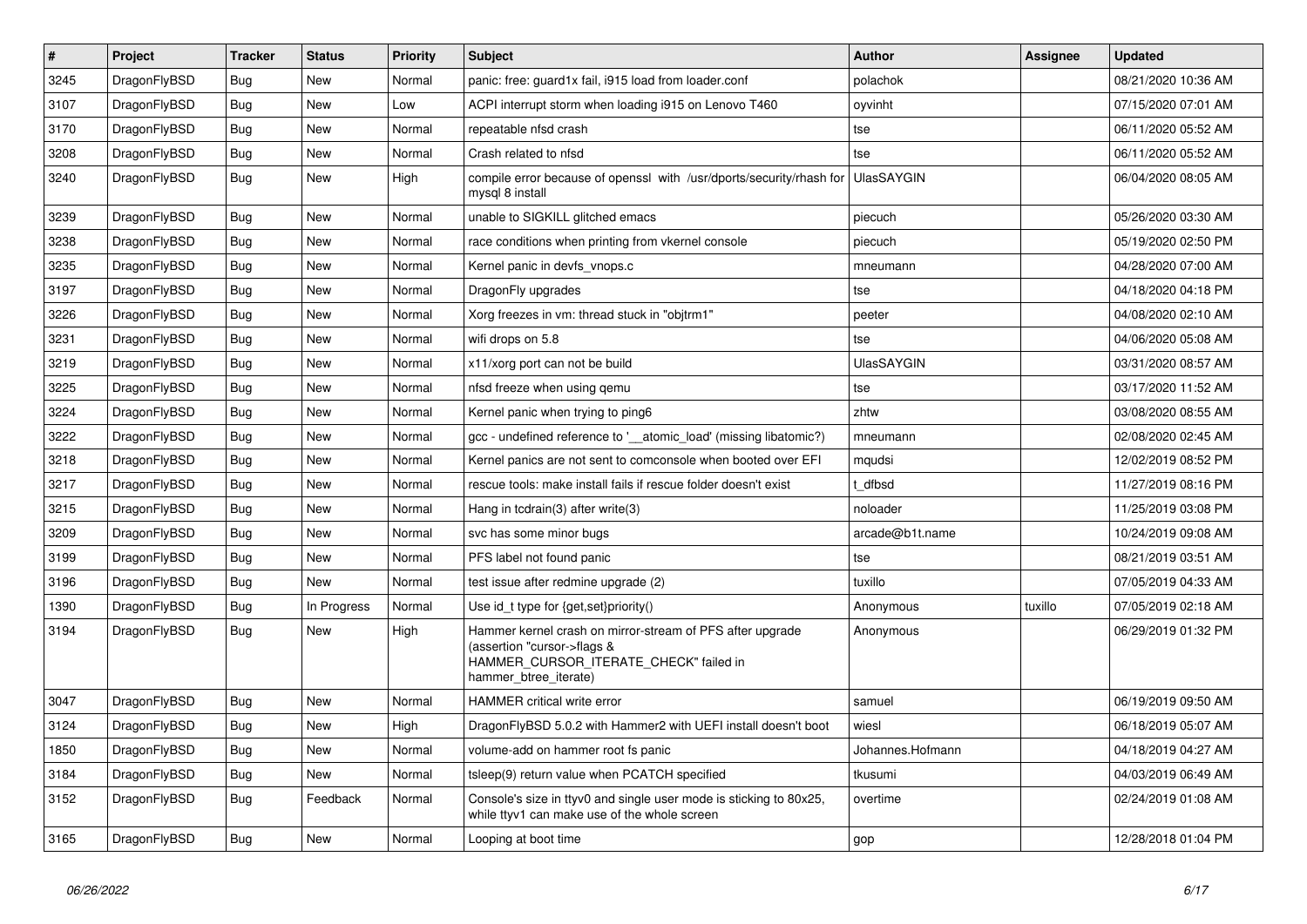| $\pmb{\#}$ | Project      | <b>Tracker</b> | <b>Status</b> | <b>Priority</b> | Subject                                                                                                   | Author                 | Assignee | <b>Updated</b>      |
|------------|--------------|----------------|---------------|-----------------|-----------------------------------------------------------------------------------------------------------|------------------------|----------|---------------------|
| 1580       | DragonFlyBSD | Bug            | Feedback      | Normal          | Panic (Fatal trap 12: page fault while in kernel mode) while playing<br>with pf and netif names           | rumcic                 |          | 12/21/2018 01:21 AM |
| 3141       | DragonFlyBSD | <b>Bug</b>     | <b>New</b>    | Normal          | dhclient blocks boot process                                                                              | rowo                   |          | 12/16/2018 11:01 AM |
| 2250       | DragonFlyBSD | Bug            | <b>New</b>    | Normal          | Kernel panic                                                                                              | adamk                  |          | 11/23/2018 01:10 AM |
| 3157       | DragonFlyBSD | Bug            | <b>New</b>    | Normal          | TP-Link UE300 not working in 5.2-RELEASE                                                                  | tuxillo                |          | 11/15/2018 02:08 PM |
| 2287       | DragonFlyBSD | Bug            | New           | Normal          | HAMMER(ROOT) Illegal UNDO TAIL signature at<br>300000001967c000                                           | y0n3t4n1               |          | 11/07/2018 01:22 AM |
| 2898       | DragonFlyBSD | <b>Bug</b>     | <b>New</b>    | Normal          | <b>HAMMER</b> panic                                                                                       | pavalos                |          | 11/03/2018 07:05 AM |
| 3120       | DragonFlyBSD | <b>Bug</b>     | <b>New</b>    | Normal          | Intel AC 8260 firmware does not load                                                                      | Vintodrimmer           |          | 08/28/2018 03:30 AM |
| 3143       | DragonFlyBSD | <b>Bug</b>     | New           | Normal          | assertion "0" failed in hammer2_inode_xop_chain_sync                                                      | cbin                   |          | 07/18/2018 12:50 PM |
| 3139       | DragonFlyBSD | <b>Bug</b>     | New           | Normal          | USB Mouse Does Not Work in DragonflyBSD guest on VirtualBox                                               | chiguy1256             |          | 06/24/2018 10:14 PM |
| 3134       | DragonFlyBSD | <b>Bug</b>     | <b>New</b>    | Normal          | RFC 3021 (/31 networks) appear to be unsupported                                                          | jailbird               |          | 05/16/2018 11:03 PM |
| 3132       | DragonFlyBSD | <b>Bug</b>     | <b>New</b>    | Low             | unifdef mined                                                                                             | bcallah                |          | 04/26/2018 08:34 PM |
| 3129       | DragonFlyBSD | <b>Bug</b>     | New           | High            | Kernel panic with 5.2.0 on A2SDi-4C-HLN4F                                                                 | stateless              |          | 04/24/2018 12:50 AM |
| 1521       | DragonFlyBSD | Bug            | Feedback      | Normal          | amd64 2.4 livecd won't mount root at boot                                                                 | bolapara               |          | 01/28/2018 03:45 AM |
| 3117       | DragonFlyBSD | <b>Bug</b>     | New           | Normal          | Problem with colours if "intel" video-driver used                                                         | dpostolov              |          | 01/07/2018 11:35 PM |
| 3116       | DragonFlyBSD | <b>Bug</b>     | New           | Normal          | da0 detects on very big volume if to _remove_ usb install stick and<br>reboot on Intel NUC5PPYH           | dpostolov              |          | 01/07/2018 09:40 PM |
| 3111       | DragonFlyBSD | <b>Bug</b>     | In Progress   | High            | Mouse lags every second heavily under X11                                                                 | mneumann               |          | 12/12/2017 09:46 PM |
| 3110       | DragonFlyBSD | Bug            | <b>New</b>    | Normal          | crash with ipfw3 under load                                                                               | bnegre82               |          | 12/09/2017 06:22 AM |
| 3076       | DragonFlyBSD | <b>Bug</b>     | New           | Normal          | sys/dev/netif/ig hal/e1000 ich8lan.c:1594: sanity checking mixup?                                         | dcb                    |          | 10/11/2017 01:58 AM |
| 3025       | DragonFlyBSD | <b>Bug</b>     | New           | Normal          | sys/dev/powermng/powernow/powernow.c:284: bad comparison?                                                 | dcb                    |          | 09/23/2017 07:45 AM |
| 3052       | DragonFlyBSD | Bug            | New           | Normal          | panic DragonFly v4.8.1-RELEASE by mounting a malformed NTFS<br>image [64.000]                             | open.source@ribose.com |          | 08/14/2017 03:22 AM |
| 3051       | DragonFlyBSD | <b>Bug</b>     | New           | Normal          | panic DragonFly v4.8.1-RELEASE by mounting a malformed NTFS<br>image [12.000]                             | open.source@ribose.com |          | 08/14/2017 03:20 AM |
| 3049       | DragonFlyBSD | Bug            | <b>New</b>    | Normal          | panic DragonFly v4.8.1-RELEASE by mounting a malformed<br>msdosfs image [12.128]                          | open.source@ribose.com |          | 08/14/2017 02:53 AM |
| 3011       | DragonFlyBSD | <b>Bug</b>     | In Progress   | Normal          | dragonfly/sys/dev/netif/re/re.c: suspicious code ?                                                        | dcb                    |          | 07/29/2017 01:26 AM |
| 3036       | DragonFlyBSD | Bug            | New           | Normal          | panic in icmp_redirect_start() ASSERT_IN_NETISR(0)                                                        | tautolog               |          | 05/11/2017 07:27 PM |
| 3035       | DragonFlyBSD | <b>Bug</b>     | New           | Normal          | panic: assertion "cpu $>= 0$ && cpu < ncpus" failed in netisr cpuport<br>at /usr/src/sys/net/netisr2.h:87 | masu                   |          | 05/11/2017 01:24 AM |
| 3021       | DragonFlyBSD | <b>Bug</b>     | In Progress   | Normal          | sys/dev/drm/i915/i915_gem_stolen.c:115]: (error) Signed integer<br>overflow for expression '65535<<20'    | dcb                    |          | 04/11/2017 12:46 PM |
| 3024       | DragonFlyBSD | <b>Bug</b>     | <b>New</b>    | Low             | sys/dev/netif/wi/if_wi.c:1090]: (style) Redundant condition                                               | dcb                    |          | 04/11/2017 11:56 AM |
| 3022       | DragonFlyBSD | Bug            | New           | Normal          | sys/dev/netif/ath/ath/if_ath.c:2142: strange bitmask?                                                     | dcb                    |          | 04/11/2017 11:49 AM |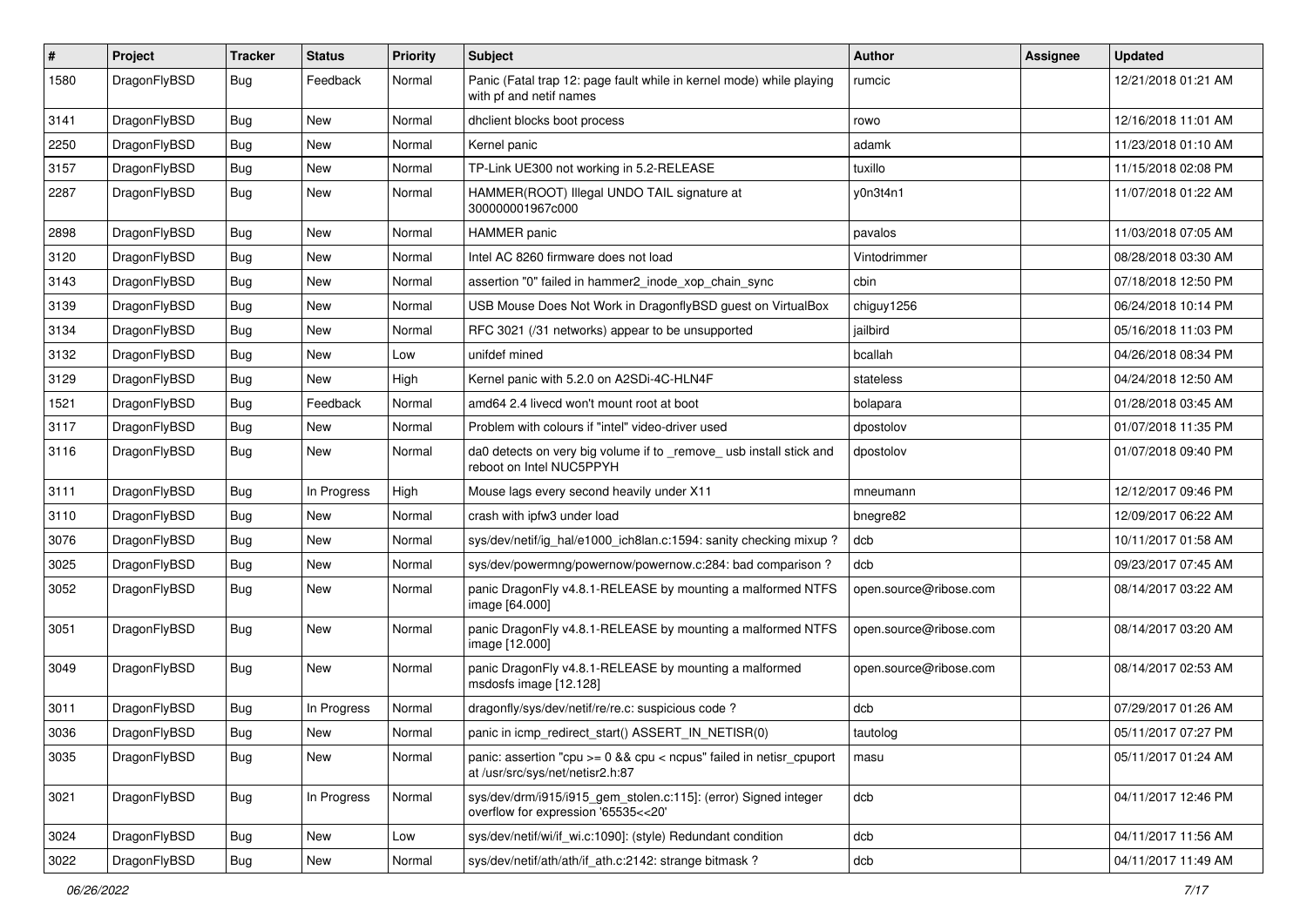| $\pmb{\#}$ | Project      | <b>Tracker</b> | <b>Status</b> | <b>Priority</b> | <b>Subject</b>                                                                                                | <b>Author</b>   | Assignee | Updated             |
|------------|--------------|----------------|---------------|-----------------|---------------------------------------------------------------------------------------------------------------|-----------------|----------|---------------------|
| 3018       | DragonFlyBSD | Bug            | <b>New</b>    | Normal          | sys/bus/u4b/wlan/if_run.c:5464]: (style) Redundant condition                                                  | dcb             |          | 04/11/2017 11:26 AM |
| 3006       | DragonFlyBSD | Bug            | New           | Normal          | boot Ocfg: panic in kern udev.c in function udev dict set cstr when<br>installing in VirtualBox               | MichiGreat      |          | 04/01/2017 02:22 PM |
| 2994       | DragonFlyBSD | Bug            | <b>New</b>    | Normal          | Intermittent boot hangs after git: hammer - HAMMER Version 7                                                  | davshao         |          | 03/30/2017 02:06 PM |
| 2972       | DragonFlyBSD | Bug            | <b>New</b>    | Normal          | ipfw3 "deny to me" does not work correctly                                                                    | mneumann        |          | 12/27/2016 12:11 PM |
| 2970       | DragonFlyBSD | <b>Bug</b>     | <b>New</b>    | Normal          | kernel 4.7: "Is -I" causes panic on UDF filesystem: "bgetvp -<br>overlapping buffer"                          | peeter          |          | 12/21/2016 02:46 AM |
| 1307       | DragonFlyBSD | Bug            | In Progress   | Normal          | hammer tid -2 shows unexpected result                                                                         | corecode        |          | 10/18/2016 05:29 PM |
| 2526       | DragonFlyBSD | <b>Bug</b>     | New           | Normal          | hammer cleanup doesn't run on first day of DST                                                                | pavalos         |          | 10/18/2016 05:28 PM |
| 2958       | DragonFlyBSD | <b>Bug</b>     | Feedback      | Normal          | Hammer FS dies during pruning after massive write load                                                        | neilb           |          | 10/11/2016 04:20 AM |
| 2957       | DragonFlyBSD | <b>Bug</b>     | Feedback      | Normal          | swapoff -a followed by swapon -a doesn't give your swap back                                                  | neilb           |          | 10/09/2016 04:17 AM |
| 2915       | DragonFlyBSD | Bug            | <b>New</b>    | High            | Hammer mirror-copy problem                                                                                    | t dfbsd         |          | 08/25/2016 05:28 AM |
| 2936       | DragonFlyBSD | <b>Bug</b>     | New           | Normal          | loader.efi crashes while loading kernel                                                                       | spaceille       |          | 08/20/2016 06:17 AM |
| 2931       | DragonFlyBSD | Bug            | <b>New</b>    | Low             | 'gdb' of 'vkernel' unable to print backtrace                                                                  | tofergus        |          | 07/26/2016 01:51 PM |
| 2930       | DragonFlyBSD | Bug            | <b>New</b>    | High            | 'objcache' causes panic during 'nfs readdir'                                                                  | tofergus        |          | 07/26/2016 01:09 PM |
| 2924       | DragonFlyBSD | Bug            | <b>New</b>    | Normal          | cat -v fails to tag characters in extended table with M- prefix with<br>some locales                          | sevan           |          | 07/11/2016 07:18 AM |
| 2878       | DragonFlyBSD | <b>Bug</b>     | <b>New</b>    | Low             | [fix] CCVER problem when using clang and cpu extensions<br>(intrinsics)                                       | arcade@b1t.name |          | 06/24/2016 04:25 AM |
| 2891       | DragonFlyBSD | Bug            | <b>New</b>    | Normal          | Kernel panic in IEEE802.11 related code                                                                       | shamaz          |          | 05/29/2016 05:49 PM |
| 2890       | DragonFlyBSD | Bug            | <b>New</b>    | Normal          | not able to boot usb installer on Toshiba Chromebook 2                                                        | johnnywhishbone |          | 02/22/2016 03:42 AM |
| 2892       | DragonFlyBSD | Bug            | <b>New</b>    | Normal          | swap pager: indefinite wait bufferf error                                                                     | <b>Ihmwzy</b>   |          | 02/21/2016 10:32 PM |
| 2887       | DragonFlyBSD | Bug            | <b>New</b>    | Low             | Missing extattr_namespace_to_string and<br>extattr_string_to_namespace functions                              | rubenk          |          | 02/06/2016 05:09 AM |
| 2886       | DragonFlyBSD | Bug            | <b>New</b>    | Normal          | dragonfly mail agent: sending a testmail causes high system load                                              | worf            |          | 02/05/2016 05:53 AM |
| 2870       | DragonFlyBSD | <b>Bug</b>     | <b>New</b>    | High            | Broken text and icons when glamor acceleration is used                                                        | 375gnu          | ftigeot  | 01/31/2016 12:13 AM |
| 2882       | DragonFlyBSD | Bug            | <b>New</b>    | Low             | bridge sends packets from individual interfaces                                                               | arcade@b1t.name |          | 01/09/2016 12:43 PM |
| 2881       | DragonFlyBSD | <b>Bug</b>     | <b>New</b>    | Normal          | Pulseaudio hangs/resets system when starting X11                                                              | mneumann        |          | 01/09/2016 03:08 AM |
| 2877       | DragonFlyBSD | Bug            | <b>New</b>    | Low             | sed fails when working with UTF-8 locale and non-UTF symbols                                                  | arcade@b1t.name |          | 12/30/2015 11:20 AM |
| 2674       | DragonFlyBSD | Bug            | <b>New</b>    | Normal          | <b>GPT Support</b>                                                                                            | ftigeot         |          | 12/28/2015 02:54 PM |
| 2874       | DragonFlyBSD | Bug            | <b>New</b>    | Normal          | make world DESTDIR=/emptydir fails                                                                            | pascii          |          | 12/25/2015 07:04 AM |
| 2863       | DragonFlyBSD | Bug            | <b>New</b>    | Normal          | HAMMER synch tid is zero                                                                                      | shamaz          |          | 12/12/2015 11:24 PM |
| 2859       | DragonFlyBSD | Bug            | New           | Low             | Installer configuration menu always highlights "Select timezone", no<br>matter which step was last completed. | cgag            |          | 12/02/2015 01:54 PM |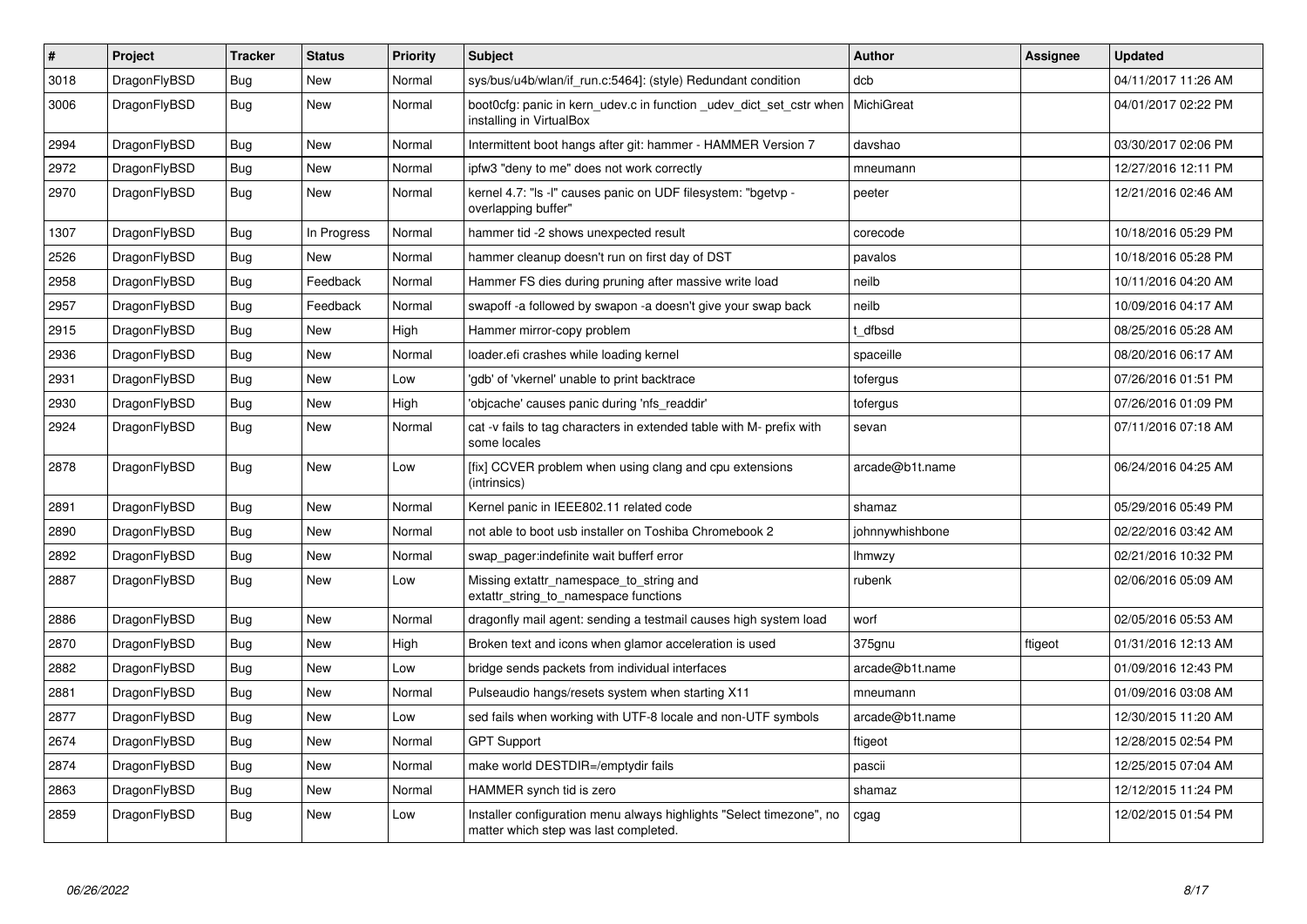| $\sharp$ | Project      | <b>Tracker</b> | <b>Status</b> | <b>Priority</b> | Subject                                                                                                                                                  | Author           | Assignee | <b>Updated</b>      |
|----------|--------------|----------------|---------------|-----------------|----------------------------------------------------------------------------------------------------------------------------------------------------------|------------------|----------|---------------------|
| 2858     | DragonFlyBSD | Bug            | <b>New</b>    | Low             | Installer "Local or UTC" question should have "No" selected by<br>default.                                                                               | cgag             |          | 12/02/2015 01:18 PM |
| 2857     | DragonFlyBSD | <b>Bug</b>     | <b>New</b>    | Normal          | hammer stalls via bitcoin-qt                                                                                                                             | tkusumi          |          | 11/30/2015 06:52 AM |
| 2835     | DragonFlyBSD | <b>Bug</b>     | New           | Normal          | /usr/include/c++/5.0/bits/c++locale.h likes<br>POSIX_C_SOURCE>=200809                                                                                    | davshao          |          | 11/18/2015 03:40 AM |
| 2840     | DragonFlyBSD | <b>Bug</b>     | <b>New</b>    | Normal          | wrong voltage is reported                                                                                                                                | yellowrabbit2010 |          | 09/11/2015 06:09 PM |
| 2819     | DragonFlyBSD | <b>Bug</b>     | In Progress   | Normal          | Random micro system freezes after a week of uptime                                                                                                       | ftigeot          | dillon   | 08/16/2015 08:46 PM |
| 2822     | DragonFlyBSD | <b>Bug</b>     | New           | Normal          | USB 3.0 stick throws "reading primary partition table: error<br>accessing offset 000[] for 152" error, while the stick works on any<br>other OS I tested | revuwa           | profmakx | 06/29/2015 05:56 AM |
| 2391     | DragonFlyBSD | Bug            | In Progress   | Normal          | System lock with ahci and acpi enabled on ATI RS690 chipset with<br>SMB600 sata controller                                                               | jorisgio         | vadaszi  | 06/03/2015 03:51 PM |
| 2820     | DragonFlyBSD | <b>Bug</b>     | <b>New</b>    | Normal          | TP-Link USB Wi-Fi adapter cannot be reattached to the system                                                                                             | shamaz           |          | 05/22/2015 09:45 PM |
| 2816     | DragonFlyBSD | <b>Bug</b>     | New           | Normal          | A multitasking process being debugged can get stuck                                                                                                      | phma             |          | 05/19/2015 03:57 AM |
| 2812     | DragonFlyBSD | <b>Bug</b>     | New           | Normal          | Panic on Intel DE3815TYKHE                                                                                                                               | tmorp            |          | 05/14/2015 03:14 PM |
| 2809     | DragonFlyBSD | <b>Bug</b>     | <b>New</b>    | Normal          | hammer mirror-stream                                                                                                                                     | masu             |          | 04/10/2015 12:33 AM |
| 2803     | DragonFlyBSD | <b>Bug</b>     | New           | Normal          | HAMMER: Warning: UNDO area too small!                                                                                                                    | ftigeot          |          | 03/11/2015 03:42 PM |
| 2802     | DragonFlyBSD | <b>Bug</b>     | New           | Normal          | USB Wifi urtwn0 crash from cd boot                                                                                                                       | opvalues         |          | 03/10/2015 01:07 AM |
| 2799     | DragonFlyBSD | Bug            | New           | Normal          | Fatal trap 12 caused by moused(8) -p/dev/cual0                                                                                                           | opvalues         |          | 03/04/2015 11:01 PM |
| 2788     | DragonFlyBSD | <b>Bug</b>     | New           | Normal          | ioctl GSLICEINFO: Not working for vnode slice                                                                                                            | mneumann         |          | 02/12/2015 07:49 AM |
| 1672     | DragonFlyBSD | <b>Bug</b>     | Feedback      | Normal          | panic (trap 12) around btree_search() in 2.4.1-RELEASE                                                                                                   | floid            |          | 01/19/2015 03:36 AM |
| 1634     | DragonFlyBSD | <b>Bug</b>     | New           | Normal          | panic: spin lock: 0xe4ad1320, indefinitive wait!                                                                                                         | elekktretterr    |          | 01/19/2015 03:21 AM |
| 600      | DragonFlyBSD | <b>Bug</b>     | New           | Low             | /sys/libkern/karc4random                                                                                                                                 | robin_carey5     | profmakx | 01/19/2015 03:07 AM |
| 1560     | DragonFlyBSD | Bug            | Feedback      | Normal          | Unable to modify partition table on ThinkPad T61p during install                                                                                         | rehsack          |          | 01/15/2015 08:57 AM |
| 1127     | DragonFlyBSD | <b>Bug</b>     | Feedback      | Low             | cdrom drive not detected                                                                                                                                 | tgr              | corecode | 01/15/2015 08:55 AM |
| 979      | DragonFlyBSD | <b>Bug</b>     | Feedback      | Normal          | Failure-prone USB mass storage (SB600? msdosfs? CAM?)                                                                                                    | floid            |          | 01/15/2015 08:38 AM |
| 846      | DragonFlyBSD | Bug            | Feedback      | Normal          | USB bugs:usb mouse can't used!                                                                                                                           | frankning        |          | 01/15/2015 08:36 AM |
| 1456     | DragonFlyBSD | <b>Bug</b>     | Feedback      | Normal          | Microsoft wireless desktop problems                                                                                                                      | elekktretterr    |          | 01/15/2015 08:34 AM |
| 1194     | DragonFlyBSD | <b>Bug</b>     | New           | Normal          | SCSI errors while trying to copy photos from my camera                                                                                                   | elekktretterr    |          | 01/14/2015 04:39 PM |
| 2617     | DragonFlyBSD | <b>Bug</b>     | Feedback      | Normal          | Possible issue with wireless mouse on 3.6 release                                                                                                        | FilippoMo        |          | 01/14/2015 03:42 PM |
| 2746     | DragonFlyBSD | <b>Bug</b>     | New           | Normal          | some fraction of xterms started from the xmonad window manager<br>get killed with SIGALRM                                                                | isenmann         | profmakx | 12/28/2014 02:51 AM |
| 2738     | DragonFlyBSD | <b>Bug</b>     | <b>New</b>    | Normal          | Hammer: Strange behavior when trying to recover old version of<br>moved file                                                                             | roland           |          | 11/20/2014 08:02 AM |
| 2731     | DragonFlyBSD | <b>Bug</b>     | In Progress   | Normal          | Screen full of random colors when starting Xorg with Intel Haswell<br>HD Graphics P4600                                                                  | jkatzmaier       |          | 11/12/2014 04:08 PM |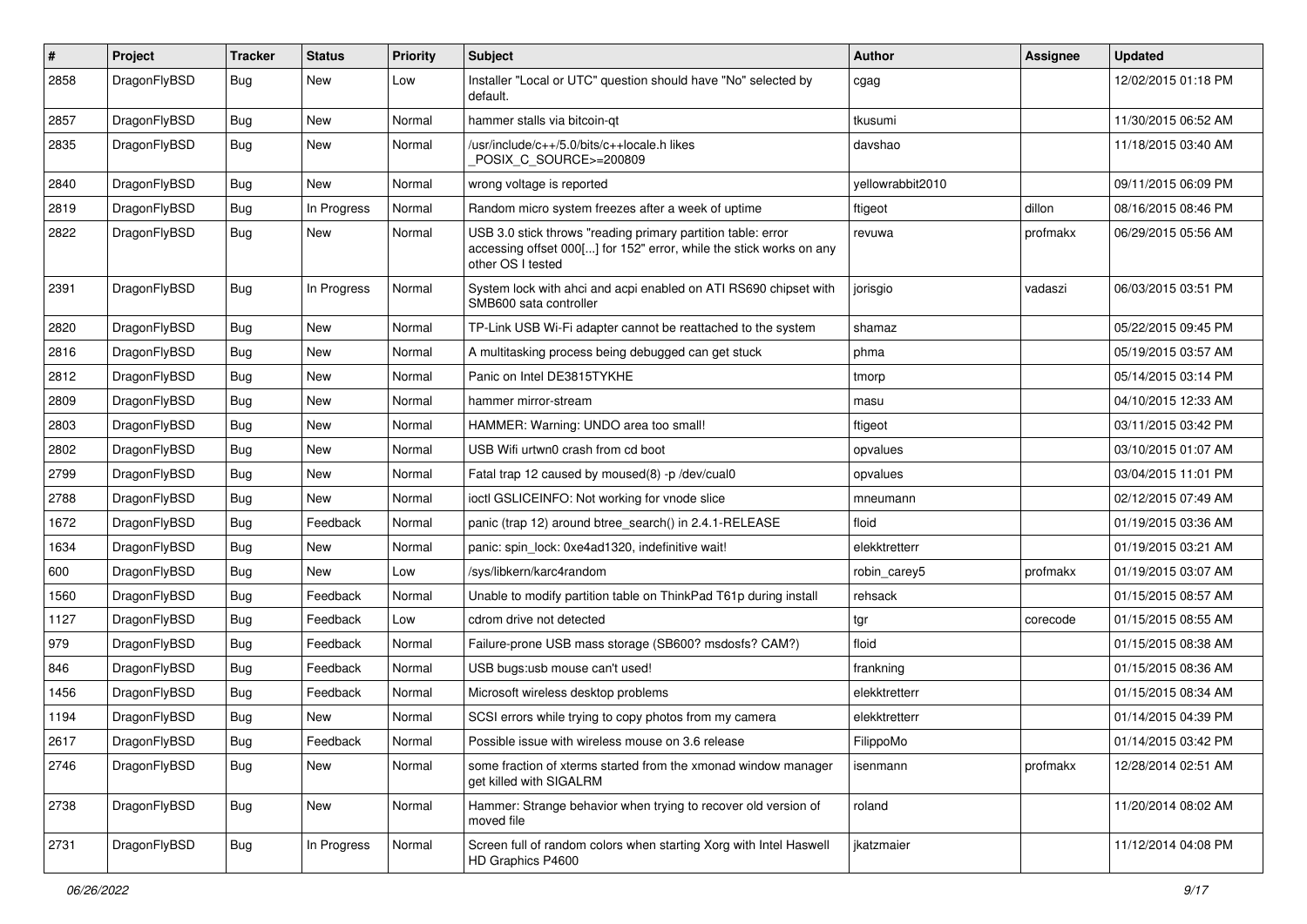| #    | Project      | <b>Tracker</b> | <b>Status</b> | <b>Priority</b> | Subject                                                                                          | Author            | Assignee | <b>Updated</b>      |
|------|--------------|----------------|---------------|-----------------|--------------------------------------------------------------------------------------------------|-------------------|----------|---------------------|
| 2712 | DragonFlyBSD | <b>Bug</b>     | New           | Normal          | connect(2) returns EINVAL when retrying after ECONNREFUSED                                       | jorisgio          |          | 08/14/2014 05:31 PM |
| 2688 | DragonFlyBSD | Bug            | New           | Normal          | 67613368bdda7 Fix wrong checks for U4B presence Asrock Z77M<br>difficulty detecting USB keyboard | davshao           |          | 06/28/2014 07:08 PM |
| 2687 | DragonFlyBSD | Bug            | <b>New</b>    | Normal          | natacontrol software RAID in installer                                                           | csmelosky         |          | 06/22/2014 12:03 PM |
| 2680 | DragonFlyBSD | <b>Bug</b>     | <b>New</b>    | Low             | boot0cfg update makes box unbootable                                                             | herrgard          |          | 06/10/2014 06:02 AM |
| 2489 | DragonFlyBSD | <b>Bug</b>     | New           | Normal          | nmalloc doesn't cache VA for allocations > 8KB                                                   | vsrinivas         |          | 06/10/2014 05:51 AM |
| 2490 | DragonFlyBSD | Bug            | <b>New</b>    | Normal          | nmalloc should color addresses to avoid cache bank conflictsw                                    | vsrinivas         |          | 06/10/2014 05:51 AM |
| 2329 | DragonFlyBSD | <b>Bug</b>     | New           | Normal          | ibm x3550 & acpi                                                                                 | ano               |          | 06/03/2014 11:37 AM |
| 2416 | DragonFlyBSD | Bug            | New           | Normal          | ' entry can be removed on mounted nfs filesystem                                                 | ftigeot           | tuxillo  | 06/03/2014 04:40 AM |
| 1579 | DragonFlyBSD | Bug            | Feedback      | Normal          | dfly 2.4.1 does not like HP DL360G4p and Smart Array 6400 with<br>MSA <sub>20</sub>              | tomaz.borstnar    | tuxillo  | 06/02/2014 02:44 PM |
| 2629 | DragonFlyBSD | Bug            | New           | Normal          | Replace gcc44 with llvm34, clang34, and libc++                                                   | tuxillo           |          | 06/02/2014 02:30 PM |
| 1592 | DragonFlyBSD | <b>Bug</b>     | Feedback      | Normal          | AcpiOSUnmapMemory: Warning, deallocation did not track<br>allocation.                            | eocallaghan       |          | 06/02/2014 07:45 AM |
| 1330 | DragonFlyBSD | Bug            | Feedback      | Normal          | Hammer, usb disk, SYNCHRONIZE CACHE failure                                                      | josepht           |          | 06/02/2014 04:56 AM |
| 570  | DragonFlyBSD | <b>Bug</b>     | Feedback      | Normal          | 1.8.x: ACPI problems                                                                             | qhwt+dfly         |          | 06/02/2014 03:45 AM |
| 2652 | DragonFlyBSD | Bug            | New           | Normal          | 189a0ff3761b47  ix: Implement MSI-X support locks up Lenovo<br>S10 Intel Atom n270               | davshao           |          | 05/14/2014 01:55 AM |
| 1695 | DragonFlyBSD | <b>Bug</b>     | <b>New</b>    | Normal          | NFS-related system breakdown                                                                     | Anonymous         |          | 04/10/2014 12:35 AM |
| 2657 | DragonFlyBSD | <b>Bug</b>     | New           | High            | Needs acl to migrate our servers                                                                 | ferney            |          | 03/31/2014 11:37 AM |
| 2473 | DragonFlyBSD | Bug            | <b>New</b>    | Normal          | Kernel crash when trying to up the wpi0 device (Dfly<br>v3.3.0.758.g47388-DEVELOPMENT)           | tomaz             |          | 02/24/2014 08:50 AM |
| 2619 | DragonFlyBSD | Bug            | <b>New</b>    | Normal          | DragonFly 3.6 can't be installed on a 6TB volume                                                 | ftigeot           |          | 02/23/2014 11:55 PM |
| 285  | DragonFlyBSD | Bug            | Feedback      | Low             | interrupt latency with re without ip address configured                                          | thomas.nikolajsen |          | 02/20/2014 10:30 AM |
| 2645 | DragonFlyBSD | Bug            | <b>New</b>    | Normal          | panic with dsched fq and ioprio                                                                  | jyoung15          |          | 02/20/2014 07:29 AM |
| 1246 | DragonFlyBSD | Bug            | <b>New</b>    | Normal          | bad resolution (monitor desync) with livedvd                                                     | Przem0l           |          | 02/18/2014 06:29 AM |
| 989  | DragonFlyBSD | Bug            | New           | Normal          | installer/fdisk trouble with wrapped values                                                      | Discodestrover    |          | 02/18/2014 06:27 AM |
| 1185 | DragonFlyBSD | Bug            | <b>New</b>    | High            | need a tool to merge changes into /etc                                                           | wa1ter            |          | 02/18/2014 06:02 AM |
| 679  | DragonFlyBSD | <b>Bug</b>     | New           | Low             | Netgraph backward compatibility for old *LEN constants                                           | nant              | nant     | 02/18/2014 05:45 AM |
| 1193 | DragonFlyBSD | Bug            | New           | Normal          | kernel doesn't recognize cdrom drive                                                             | nonsolosoft       |          | 01/25/2014 09:11 PM |
| 2626 | DragonFlyBSD | Bug            | New           | Normal          | iwn driver drops with error: "firmware error 'iwn_intr: fatal firmware<br>error""                | rodyaj            |          | 01/09/2014 05:50 AM |
| 2622 | DragonFlyBSD | <b>Bug</b>     | New           | Normal          | VAIO FIT15E fn keys support                                                                      | nonsolosoft       |          | 12/31/2013 01:31 AM |
| 2621 | DragonFlyBSD | Bug            | New           | Normal          | core dump using cdrom                                                                            | nonsolosoft       |          | 12/27/2013 12:43 AM |
| 2620 | DragonFlyBSD | Bug            | New           | Normal          | moused problem                                                                                   | FilippoMo         |          | 12/20/2013 10:32 AM |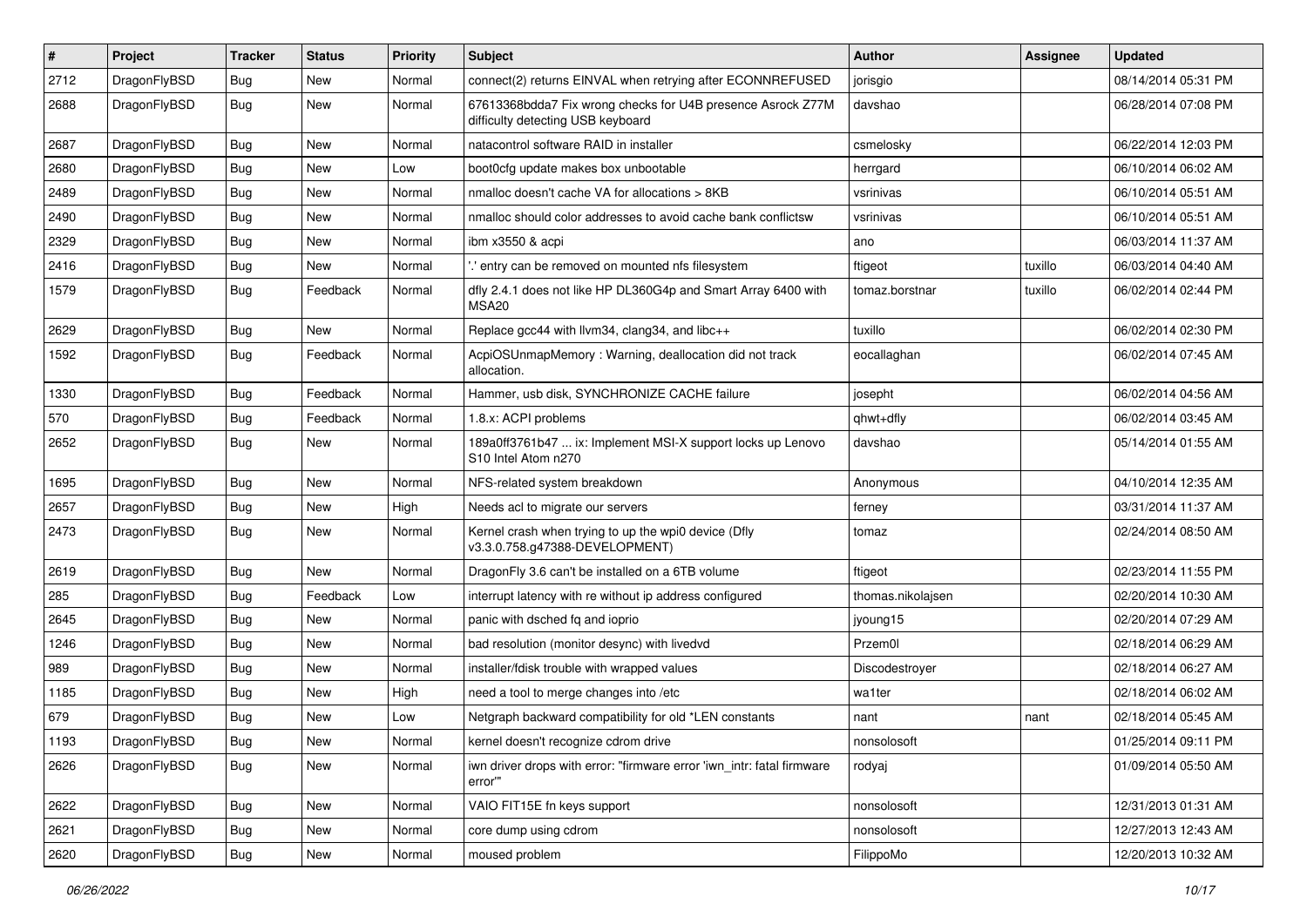| $\sharp$ | Project      | <b>Tracker</b> | <b>Status</b> | <b>Priority</b> | Subject                                                                                                        | Author            | <b>Assignee</b> | <b>Updated</b>      |
|----------|--------------|----------------|---------------|-----------------|----------------------------------------------------------------------------------------------------------------|-------------------|-----------------|---------------------|
| 2618     | DragonFlyBSD | <b>Bug</b>     | <b>New</b>    | Normal          | mouse problem on RELEASE-3_6_0                                                                                 | FilippoMo         |                 | 12/20/2013 03:26 AM |
| 2556     | DragonFlyBSD | <b>Bug</b>     | Feedback      | Normal          | DragonFly v3.5.0.81.gd3479 - Process signal weirdness                                                          | tuxillo           |                 | 12/17/2013 03:48 PM |
| 2611     | DragonFlyBSD | <b>Bug</b>     | New           | Normal          | Change in IP address results in network not working                                                            | phma              |                 | 12/05/2013 07:55 PM |
| 2609     | DragonFlyBSD | Bug            | <b>New</b>    | Normal          | master: panic: assertion<br>"LWKT_TOKEN_HELD_ANY(vm_object_token(object))" failed in<br>swp pager lookup       | thomas.nikolajsen |                 | 11/28/2013 11:36 AM |
| 2604     | DragonFlyBSD | Bug            | <b>New</b>    | Normal          | dell laptop does not boot with LATEST                                                                          | isenmann          |                 | 11/20/2013 02:07 AM |
| 2598     | DragonFlyBSD | <b>Bug</b>     | New           | Normal          | i386 via USB Booting                                                                                           | mbzadegan         |                 | 10/21/2013 02:28 AM |
| 2595     | DragonFlyBSD | Bug            | New           | Normal          | DragonFly 3.4.3 crashes on SUN Blade X6250 with Qlogic ISP 2432<br>FC card                                     | Turvamies         |                 | 10/07/2013 11:53 AM |
| 2586     | DragonFlyBSD | <b>Bug</b>     | New           | Normal          | pf: "modulate" state seems problematic                                                                         | srussell          |                 | 09/25/2013 07:36 PM |
| 2569     | DragonFlyBSD | Bug            | <b>New</b>    | Normal          | ctime NFS                                                                                                      | ferney            |                 | 08/11/2013 04:35 AM |
| 2577     | DragonFlyBSD | Bug            | <b>New</b>    | Normal          | virtio-blk iops performance is cpu limited on high end devices                                                 | $g$ js $278$      | vsrinivas       | 08/01/2013 02:28 PM |
| 1302     | DragonFlyBSD | Bug            | In Progress   | Normal          | Checkpoint regression?                                                                                         | sjg               | sjg             | 07/10/2013 05:22 PM |
| 2568     | DragonFlyBSD | Bug            | <b>New</b>    | Normal          | AHCI panic                                                                                                     | josepht           |                 | 06/07/2013 05:52 PM |
| 2565     | DragonFlyBSD | Bug            | <b>New</b>    | Normal          | "ifconfig ix0 up" panic                                                                                        | Itpig402a         |                 | 06/03/2013 05:46 AM |
| 2557     | DragonFlyBSD | Bug            | New           | Normal          | stock 3.4.1 kernel halts during booting if dm and dm_target_crypt<br>are loaded and RAID controller is present | phma              |                 | 05/12/2013 10:38 PM |
| 2549     | DragonFlyBSD | Bug            | In Progress   | Normal          | netgraph7: Kernel page fault.                                                                                  | russiane39        | nant            | 05/10/2013 11:20 PM |
| 2552     | DragonFlyBSD | Bug            | <b>New</b>    | Low             | hammer recovery should indicate progress                                                                       | phma              |                 | 05/03/2013 12:13 AM |
| 2547     | DragonFlyBSD | Bug            | New           | High            | crashed while doing a dry run of pkg_rolling-replace                                                           | phma              |                 | 04/18/2013 10:40 PM |
| 2136     | DragonFlyBSD | Bug            | <b>New</b>    | Normal          | socketpair() doesn't free file descriptors on copyout failure                                                  | vsrinivas         |                 | 04/05/2013 09:13 AM |
| 2535     | DragonFlyBSD | <b>Bug</b>     | New           | Normal          | Imap processes apparentlt blocked on disk I/O                                                                  | ftigeot           |                 | 04/02/2013 09:31 AM |
| 2529     | DragonFlyBSD | <b>Bug</b>     | <b>New</b>    | Low             | Sundance network adapter is not detected and attached                                                          | kworr             |                 | 03/25/2013 02:29 AM |
| 2531     | DragonFlyBSD | <b>Bug</b>     | New           | Normal          | camcontrol fails to disable APM                                                                                | m.lombardi85      |                 | 03/23/2013 12:28 PM |
| 1824     | DragonFlyBSD | <b>Bug</b>     | Feedback      | Normal          | kernel panic, x86, 2.7.3.859.ge5104                                                                            | akirchhoff135014  |                 | 03/10/2013 07:49 AM |
| 1668     | DragonFlyBSD | <b>Bug</b>     | Feedback      | Normal          | Power button not working                                                                                       | elekktretterr     |                 | 03/10/2013 06:22 AM |
| 1250     | DragonFlyBSD | <b>Bug</b>     | Feedback      | Normal          | Panic upon plugging an USB flash drive into the machine                                                        | rumcic            |                 | 03/10/2013 05:17 AM |
| 1249     | DragonFlyBSD | <b>Bug</b>     | Feedback      | Normal          | panic: ffs vfree: freeing free inode                                                                           | rumcic            |                 | 03/10/2013 05:13 AM |
| 293      | DragonFlyBSD | <b>Bug</b>     | Feedback      | Low             | Various updates to the handbook                                                                                | victor            | victor          | 03/10/2013 04:46 AM |
| 1489     | DragonFlyBSD | <b>Bug</b>     | Feedback      | Normal          | panic: ufs_dirbad: bad dir                                                                                     | rumcic            |                 | 03/10/2013 04:34 AM |
| 1502     | DragonFlyBSD | <b>Bug</b>     | In Progress   | Normal          | Lock while deleting files from nohistory HAMMER directories                                                    | hasso             |                 | 03/10/2013 04:28 AM |
| 1563     | DragonFlyBSD | <b>Bug</b>     | Feedback      | Normal          | reset(1) doesn't reset terminal to the defaults                                                                | hasso             |                 | 03/10/2013 04:17 AM |
| 1144     | DragonFlyBSD | <b>Bug</b>     | Feedback      | Normal          | Incorrect clock under KVM                                                                                      | msylvan           |                 | 03/09/2013 01:17 PM |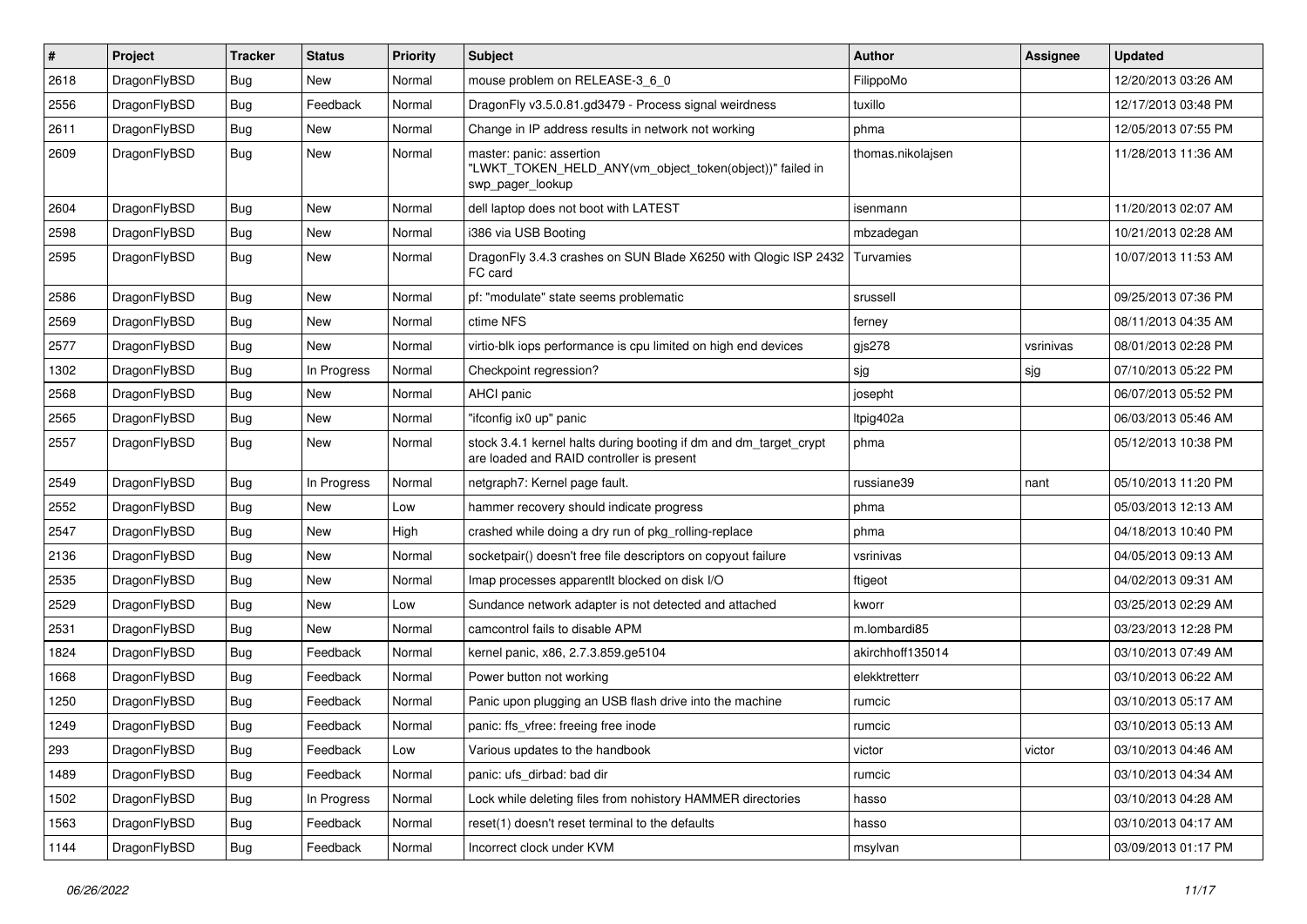| $\pmb{\#}$ | Project      | <b>Tracker</b> | <b>Status</b> | <b>Priority</b> | Subject                                                                                                                      | Author            | Assignee  | <b>Updated</b>      |
|------------|--------------|----------------|---------------|-----------------|------------------------------------------------------------------------------------------------------------------------------|-------------------|-----------|---------------------|
| 725        | DragonFlyBSD | <b>Bug</b>     | In Progress   | Low             | 'make distribution' fails w/'ro' /usr/obj                                                                                    | c.turner          |           | 03/09/2013 01:01 PM |
| 331        | DragonFlyBSD | <b>Bug</b>     | In Progress   | Normal          | ftpsesame (aka Bridging S01E03)                                                                                              | bastyaelvtars     |           | 03/09/2013 12:28 PM |
| 385        | DragonFlyBSD | <b>Bug</b>     | Feedback      | Low             | Mail archive address removal                                                                                                 | justin            | justin    | 03/09/2013 11:24 AM |
| 2520       | DragonFlyBSD | Bug            | New           | Normal          | panic: assertion "IS_SERIALIZED((ifp->if_serializer))" failed in<br>if_default_serialize_assert at /usr/src/sys/net/if.c:437 | ano               |           | 03/09/2013 12:14 AM |
| 2496       | DragonFlyBSD | <b>Bug</b>     | <b>New</b>    | Normal          | NTFS malloc limit exceeded                                                                                                   | plasmob           | tuxillo   | 02/19/2013 08:47 AM |
| 2370       | DragonFlyBSD | <b>Bug</b>     | <b>New</b>    | Normal          | panic: ffs_valloc: dup alloc                                                                                                 | marino            | vsrinivas | 02/01/2013 09:28 AM |
| 2493       | DragonFlyBSD | <b>Bug</b>     | <b>New</b>    | Normal          | vidcontrol: invalid video mode name                                                                                          | Svarov            |           | 01/24/2013 09:55 AM |
| 2288       | DragonFlyBSD | Bug            | Feedback      | Normal          | Random IO performance loss introduced since January 1st                                                                      | lentferj          |           | 01/23/2013 04:21 PM |
| 2396       | DragonFlyBSD | Bug            | Feedback      | High            | Latest 3.1 development version core dumps while destroying master<br><b>PFS</b>                                              | sgeorge           |           | 01/23/2013 04:10 PM |
| 2436       | DragonFlyBSD | Bug            | <b>New</b>    | Normal          | panic: assertion "lp->lwp_qcpu == dd->cpuid" failed in<br>dfly acquire curproc                                               | thomas.nikolajsen |           | 01/23/2013 11:07 AM |
| 2499       | DragonFlyBSD | <b>Bug</b>     | In Progress   | Urgent          | DRAGONFLY_3_2 lockd not responding correctly                                                                                 | Nerzhul           |           | 01/22/2013 12:47 PM |
| 2353       | DragonFlyBSD | <b>Bug</b>     | In Progress   | Normal          | panic: assertion "gd->gd_spinlocks_wr == 0" failed in<br>bsd4 schedulerclock                                                 | jaydg             | alexh     | 11/28/2012 01:57 AM |
| 2453       | DragonFlyBSD | Bug            | <b>New</b>    | Normal          | panic: assertion "gd->gd_spinlocks == 0" failed                                                                              | Johannes.Hofmann  |           | 11/12/2012 12:54 PM |
| 2444       | DragonFlyBSD | <b>Bug</b>     | <b>New</b>    | Normal          | Crash during Hammer overnight cleanup                                                                                        | justin            |           | 11/04/2012 07:58 AM |
| 2434       | DragonFlyBSD | <b>Bug</b>     | <b>New</b>    | Normal          | BTX Halted - Boot fails on USB/GUI                                                                                           | lucmv             |           | 10/17/2012 08:12 PM |
| 1525       | DragonFlyBSD | Bug            | <b>New</b>    | Normal          | boehm-gc problems                                                                                                            | hasso             |           | 10/13/2012 07:13 PM |
| 2430       | DragonFlyBSD | <b>Bug</b>     | <b>New</b>    | Normal          | Alternate Password Hash method                                                                                               | robin.carey1      |           | 10/07/2012 06:28 AM |
| 2421       | DragonFlyBSD | <b>Bug</b>     | <b>New</b>    | High            | Kernel panic: vm_fault: page 0xc0f70000 not busy!                                                                            | lentferj          |           | 10/03/2012 08:16 AM |
| 2423       | DragonFlyBSD | <b>Bug</b>     | <b>New</b>    | Urgent          | After multiple panics/locks, hitting KKASSERT in<br>hammer init cursor                                                       | rumcic            |           | 09/18/2012 02:28 AM |
| 2182       | DragonFlyBSD | Bug            | <b>New</b>    | Normal          | if msk PHY FIFO underrun/overflow                                                                                            | nonsolosoft       |           | 09/03/2012 06:39 AM |
| 2296       | DragonFlyBSD | <b>Bug</b>     | In Progress   | High            | panic: assertion "m->wire count > 0" failed                                                                                  | thomas.nikolajsen |           | 08/30/2012 06:09 AM |
| 2412       | DragonFlyBSD | <b>Bug</b>     | New           | Normal          | wlan0 fails to get address via dhclient                                                                                      | nonsolosoft       |           | 08/30/2012 05:55 AM |
| 1714       | DragonFlyBSD | Bug            | <b>New</b>    | Low             | hwpmc                                                                                                                        | alexh             | swildner  | 08/18/2012 02:03 PM |
| 2403       | DragonFlyBSD | <b>Bug</b>     | New           | Low             | newfs -E doesn't handle /dev/serno device names properly                                                                     | ftigeot           |           | 08/17/2012 05:07 AM |
| 2369       | DragonFlyBSD | Bug            | New           | Normal          | panic: Bad link elm 0xffffffe07edf6068 next->prev != elm                                                                     | jaydg             |           | 08/15/2012 03:04 AM |
| 2347       | DragonFlyBSD | Bug            | Feedback      | High            | Hammer PFSes destroy does not give back full space allocated to<br><b>PFS</b>                                                | sgeorge           |           | 07/19/2012 01:11 AM |
| 2084       | DragonFlyBSD | <b>Bug</b>     | New           | Normal          | DFBSD v2.11.0.242.g4d317 - panic: zone: entry not free                                                                       | tuxillo           |           | 07/03/2012 01:23 AM |
| 2389       | DragonFlyBSD | Bug            | New           | Normal          | computer crashed while listing processes                                                                                     | phma              |           | 06/18/2012 02:49 PM |
| 2387       | DragonFlyBSD | <b>Bug</b>     | New           | Normal          | hammer ignores -t during dedup                                                                                               | phma              |           | 06/17/2012 12:30 PM |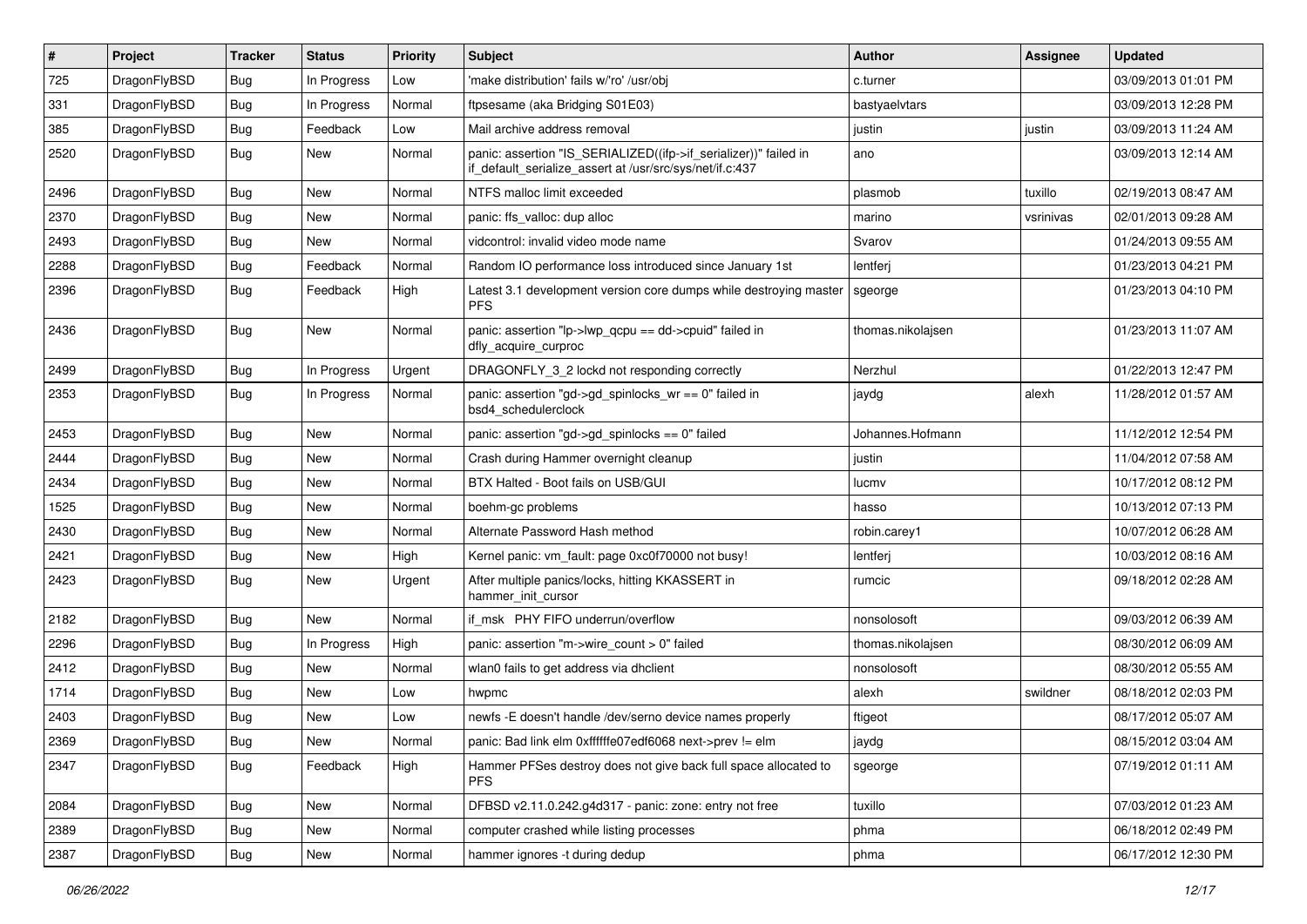| $\sharp$ | Project      | <b>Tracker</b> | <b>Status</b> | <b>Priority</b> | Subject                                                                                                    | Author        | <b>Assignee</b> | <b>Updated</b>      |
|----------|--------------|----------------|---------------|-----------------|------------------------------------------------------------------------------------------------------------|---------------|-----------------|---------------------|
| 2371     | DragonFlyBSD | <b>Bug</b>     | New           | Normal          | Timezone problem with America/Sao_Paulo                                                                    | raitech       |                 | 05/17/2012 01:42 PM |
| 2061     | DragonFlyBSD | <b>Bug</b>     | <b>New</b>    | Normal          | USB keyboard boot panic                                                                                    | sjg           |                 | 05/04/2012 12:20 AM |
| 2316     | DragonFlyBSD | <b>Bug</b>     | New           | Normal          | Ungraceful invalid password handling for adding a new user in the<br>installer                             | rune          |                 | 04/27/2012 11:23 PM |
| 2351     | DragonFlyBSD | <b>Bug</b>     | In Progress   | Normal          | DFBSD v3.1.0.579.g44ccf - Stuck during startup, random freezes                                             | tuxillo       |                 | 04/24/2012 08:21 AM |
| 2345     | DragonFlyBSD | <b>Bug</b>     | In Progress   | Normal          | DFBSD v3.1.0.457.gd679f - NFS panic on diskless station                                                    | tuxillo       |                 | 04/07/2012 05:22 PM |
| 2090     | DragonFlyBSD | <b>Bug</b>     | Feedback      | Normal          | snd_hda does not support headphone automute                                                                | justin        |                 | 03/29/2012 08:03 PM |
| 2331     | DragonFlyBSD | <b>Bug</b>     | <b>New</b>    | Normal          | reading mouse mode from unopen file descriptor hangs mouse<br>driver                                       | phma          |                 | 03/14/2012 09:43 AM |
| 2324     | DragonFlyBSD | Bug            | <b>New</b>    | Normal          | natacotrol support > 2TB not working even after the ftigeot patch                                          | zenny         |                 | 03/03/2012 01:00 AM |
| 1669     | DragonFlyBSD | <b>Bug</b>     | In Progress   | Normal          | Drive wont open using button                                                                               | elekktretterr |                 | 02/29/2012 12:05 PM |
| 1860     | DragonFlyBSD | <b>Bug</b>     | Feedback      | Normal          | Panic while creating UFS fs on vn(4) for initrd                                                            | matthias      |                 | 02/29/2012 07:16 AM |
| 2081     | DragonFlyBSD | <b>Bug</b>     | Feedback      | Normal          | Panic on device "detach" / "failure"                                                                       | vsrinivas     |                 | 02/29/2012 07:11 AM |
| 2319     | DragonFlyBSD | <b>Bug</b>     | New           | Normal          | crypt/passwd forward compat                                                                                | c.turner1     |                 | 02/28/2012 12:39 PM |
| 2311     | DragonFlyBSD | Bug            | New           | Normal          | Xorg crash having something to do with drm                                                                 | phma          |                 | 02/22/2012 09:59 AM |
| 2297     | DragonFlyBSD | <b>Bug</b>     | <b>New</b>    | Normal          | strange NFS (client) error messages / problems                                                             | Anonymous     |                 | 02/19/2012 02:59 PM |
| 2308     | DragonFlyBSD | <b>Bug</b>     | <b>New</b>    | Normal          | System freeze when unloading snd hda                                                                       | jaydg         |                 | 02/19/2012 07:15 AM |
| 2306     | DragonFlyBSD | <b>Bug</b>     | <b>New</b>    | Normal          | a crash starts the kernel debugger in text mode, but just reboots in X                                     | phma          |                 | 02/11/2012 08:02 PM |
| 2292     | DragonFlyBSD | <b>Bug</b>     | New           | Normal          | re interface with jumbo frames (mtu larger than 1500) hangs after<br>some traffic                          | Anonymous     |                 | 01/31/2012 12:11 AM |
| 2283     | DragonFlyBSD | Bug            | <b>New</b>    | Normal          | DFBSD DragonFly v2.13.0.957.g4f459 - pmap_release: page<br>should already be gone 0xc27120bc               | tuxillo       |                 | 01/23/2012 03:03 AM |
| 341      | DragonFlyBSD | Bug            | New           | Normal          | Vinum erroneously repors devices as busy                                                                   | corecode      | swildner        | 01/21/2012 04:50 AM |
| 2141     | DragonFlyBSD | <b>Bug</b>     | <b>New</b>    | Urgent          | loader and/or documentation broken                                                                         | sjg           |                 | 01/20/2012 10:51 AM |
| 2282     | DragonFlyBSD | <b>Bug</b>     | In Progress   | Normal          | gdb segfaults with certain corefiles                                                                       | tuxillo       |                 | 01/18/2012 04:40 PM |
| 2265     | DragonFlyBSD | <b>Bug</b>     | New           | Normal          | mbsrtowcs does not properly handle invalid mbstate_t in ps                                                 | c.turner1     | swildner        | 01/10/2012 07:56 PM |
| 2252     | DragonFlyBSD | <b>Bug</b>     | New           | Low             | snd hda not useable if loaded via /boot/loader.conf                                                        | xbit          | swildner        | 12/14/2011 12:23 AM |
| 2254     | DragonFlyBSD | <b>Bug</b>     | New           | Normal          | panic: assertion "ref < &td->td_toks_end" failed in lwkt_gettoken at<br>/usr/src/sys/kern/lwkt_token.c:588 | eocallaghan   |                 | 12/05/2011 10:21 PM |
| 2092     | DragonFlyBSD | <b>Bug</b>     | New           | Normal          | Panic: Bad link elm 0x next->prev != elm                                                                   | masterblaster | dillon          | 12/04/2011 12:49 PM |
| 2167     | DragonFlyBSD | <b>Bug</b>     | <b>New</b>    | Normal          | shutdown/reboot fails after uptime msg                                                                     | marino        |                 | 11/28/2011 03:01 AM |
| 2248     | DragonFlyBSD | <b>Bug</b>     | New           | Normal          | sysctl panic                                                                                               | pavalos       |                 | 11/23/2011 06:23 PM |
| 2245     | DragonFlyBSD | Bug            | New           | Normal          | panic: assertion "ref < &td->td toks end" failed in lwkt gettoken at<br>/usr/src/sys/kern/lwkt token.c:588 | juanfra684    |                 | 11/22/2011 07:41 PM |
| 2224     | DragonFlyBSD | <b>Bug</b>     | New           | Normal          | v2.13.0.291.gaa7ec - Panic on fq while installing world                                                    | tuxillo       |                 | 11/18/2011 01:40 AM |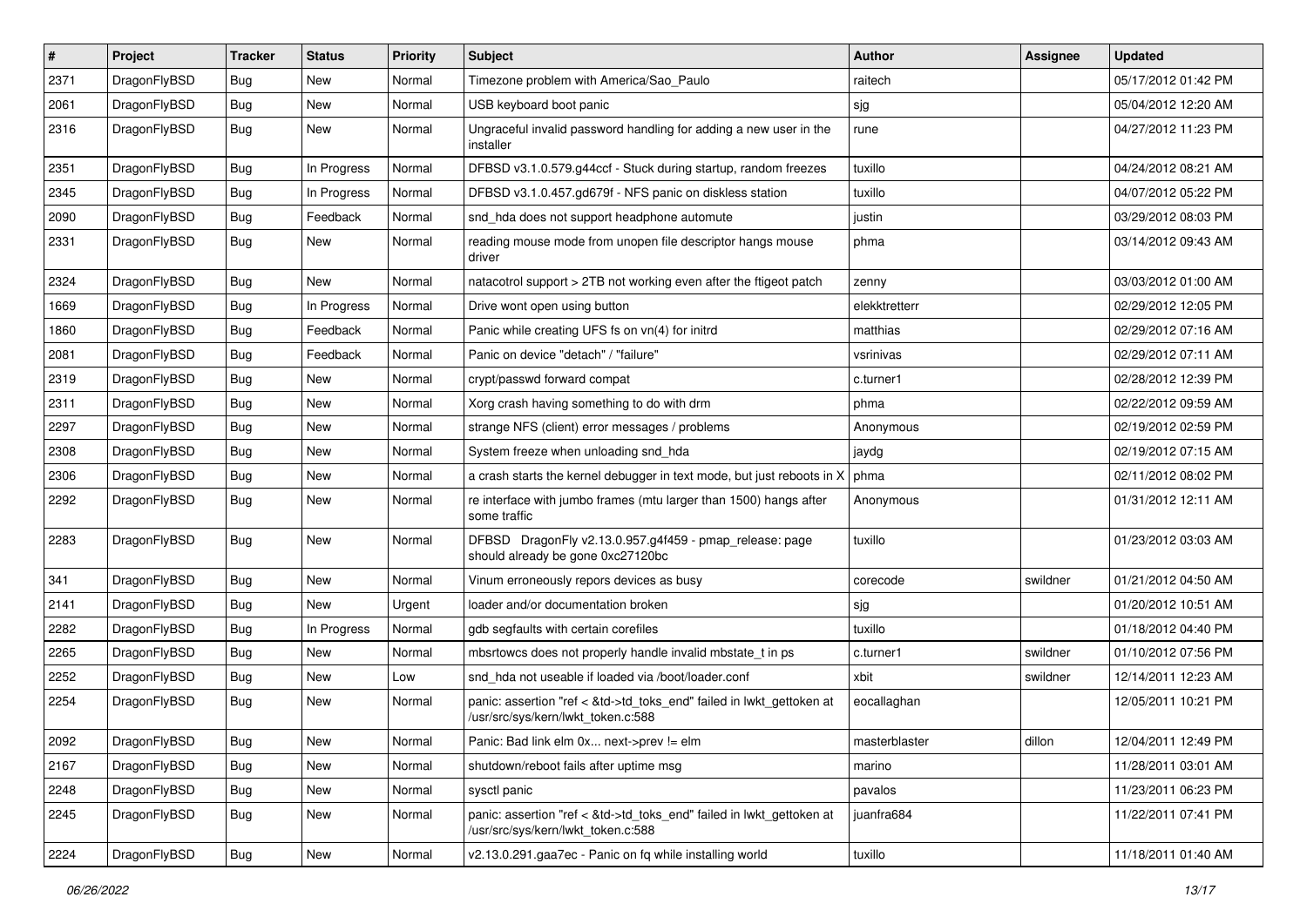| $\sharp$ | Project      | <b>Tracker</b> | <b>Status</b> | <b>Priority</b> | Subject                                                                                    | Author       | Assignee  | <b>Updated</b>      |
|----------|--------------|----------------|---------------|-----------------|--------------------------------------------------------------------------------------------|--------------|-----------|---------------------|
| 2210     | DragonFlyBSD | <b>Bug</b>     | New           | Normal          | Bugtracker cannot assign default project for new users                                     | ahuete.devel |           | 11/17/2011 11:30 AM |
| 2199     | DragonFlyBSD | Bug            | New           | Normal          | screen segfaults if utmpx isn't present                                                    | pavalos      |           | 11/15/2011 10:52 PM |
| 2171     | DragonFlyBSD | Bug            | New           | Normal          | DFBSD v2.13.0.151.gdc8442 - panic: assertion "(*ptep &<br>(PG MANAGED PG V)) == PG V"      | tuxillo      |           | 11/04/2011 05:06 PM |
| 2045     | DragonFlyBSD | Bug            | <b>New</b>    | Normal          | ral(4): Fatal trap 12: page fault while in kernel mode (two panics)                        | herrgard     |           | 11/03/2011 05:34 PM |
| 2166     | DragonFlyBSD | Bug            | New           | Normal          | DFBSD v2.13.0.109.g05b9d - Strange lockups                                                 | tuxillo      |           | 10/29/2011 11:20 AM |
| 2161     | DragonFlyBSD | Bug            | New           | Normal          | Outdated xorg.conf file gets installed into etc and screws up mouse                        | eocallaghan  |           | 10/27/2011 01:51 PM |
| 2164     | DragonFlyBSD | Bug            | <b>New</b>    | Normal          | panic on reboot from usb.                                                                  | eocallaghan  |           | 10/27/2011 09:29 AM |
| 2158     | DragonFlyBSD | Bug            | New           | Normal          | iwn panics with assertion on boot.                                                         | eocallaghan  |           | 10/24/2011 04:13 PM |
| 2154     | DragonFlyBSD | Bug            | <b>New</b>    | Normal          | vkernel copyout() doesn't return EFAULT on error                                           | vsrinivas    |           | 10/20/2011 03:53 AM |
| 2153     | DragonFlyBSD | Bug            | New           | Normal          | Too many unuseful warnings at boot                                                         | juanfra684   |           | 10/18/2011 10:16 PM |
| 2140     | DragonFlyBSD | Bug            | New           | High            | hammer io delallocate panic with 'duplicate entry' message                                 | ttw          |           | 10/07/2011 12:22 PM |
| 2138     | DragonFlyBSD | Bug            | New           | Normal          | > 100% CPU usage                                                                           | robin.carey1 |           | 09/26/2011 12:20 PM |
| 2129     | DragonFlyBSD | Bug            | <b>New</b>    | Normal          | DFBSD v2.11.0.661.gf9438 i386 - panic: lockmgr thrd_sleep                                  | tuxillo      |           | 09/05/2011 09:49 AM |
| 2124     | DragonFlyBSD | Bug            | New           | Normal          | getty repeating too quickly on port /dev/ttyv0                                             | sgeorge.ml   |           | 09/01/2011 04:28 AM |
| 2125     | DragonFlyBSD | Bug            | <b>New</b>    | Normal          | Weird garbage in dmesg                                                                     | herrgard     |           | 08/30/2011 08:04 PM |
| 2123     | DragonFlyBSD | Bug            | New           | Normal          | hammer is losing files                                                                     | schmir       |           | 08/30/2011 07:56 PM |
| 2115     | DragonFlyBSD | Bug            | New           | Normal          | [msk] system freeze after receive some paquet                                              | bsdsx        |           | 08/22/2011 10:22 AM |
| 2117     | DragonFlyBSD | <b>Bug</b>     | <b>New</b>    | High            | ACPI and/or bce(4) problem with 2.11.0.673.g0d557 on HP DL380<br>G <sub>6</sub>            | pauska       |           | 08/22/2011 10:15 AM |
| 2113     | DragonFlyBSD | <b>Bug</b>     | New           | Normal          | nmalloc threaded program fork leak                                                         | vsrinivas    | vsrinivas | 08/11/2011 07:25 PM |
| 1532     | DragonFlyBSD | <b>Bug</b>     | New           | Low             | jemalloc doesn't work on DragonFly                                                         | hasso        | sjg       | 08/02/2011 01:14 AM |
| 2107     | DragonFlyBSD | <b>Bug</b>     | New           | Normal          | 2.10.1 sata dvd drive issue                                                                | ausppc       |           | 07/31/2011 08:41 PM |
| 2104     | DragonFlyBSD | <b>Bug</b>     | New           | Normal          | network configuration seg. fault on install CD                                             | navratil     |           | 07/26/2011 07:55 AM |
| 2100     | DragonFlyBSD | <b>Bug</b>     | Feedback      | Normal          | devfs related panic                                                                        | sepherosa    | alexh     | 07/10/2011 02:29 PM |
| 2099     | DragonFlyBSD | <b>Bug</b>     | New           | Normal          | page fault panic in vm system                                                              | pavalos      |           | 07/10/2011 08:51 AM |
| 1867     | DragonFlyBSD | <b>Bug</b>     | <b>New</b>    | Normal          | it(4) motherboard and fan problems                                                         | tuxillo      |           | 07/08/2011 10:48 AM |
| 2095     | DragonFlyBSD | <b>Bug</b>     | New           | Low             | Running installer post-install: Unsupported DFUI transport "                               | greenrd      |           | 06/26/2011 09:20 AM |
| 2094     | DragonFlyBSD | <b>Bug</b>     | New           | Normal          | Segfault when gdb printing backtrace from core dump                                        | greenrd      |           | 06/25/2011 04:14 PM |
| 2071     | DragonFlyBSD | Bug            | New           | High            | Panic on assertion: (int)(flg->seq - seq) > 0 in hammer_flusher_flush<br>after inode error | vsrinivas    |           | 06/12/2011 07:59 AM |
| 2085     | DragonFlyBSD | <b>Bug</b>     | New           | Normal          | panic: assertion: (m->flags & PG_MAPPED) == 0 in<br>vm_page_free_toq                       | vsrinivas    |           | 06/10/2011 07:48 AM |
| 2080     | DragonFlyBSD | <b>Bug</b>     | New           | Normal          | panic: lockmgr thrd sleep: called from interrupt, ipi, or hard code<br>section             | rumcic       |           | 05/30/2011 05:06 PM |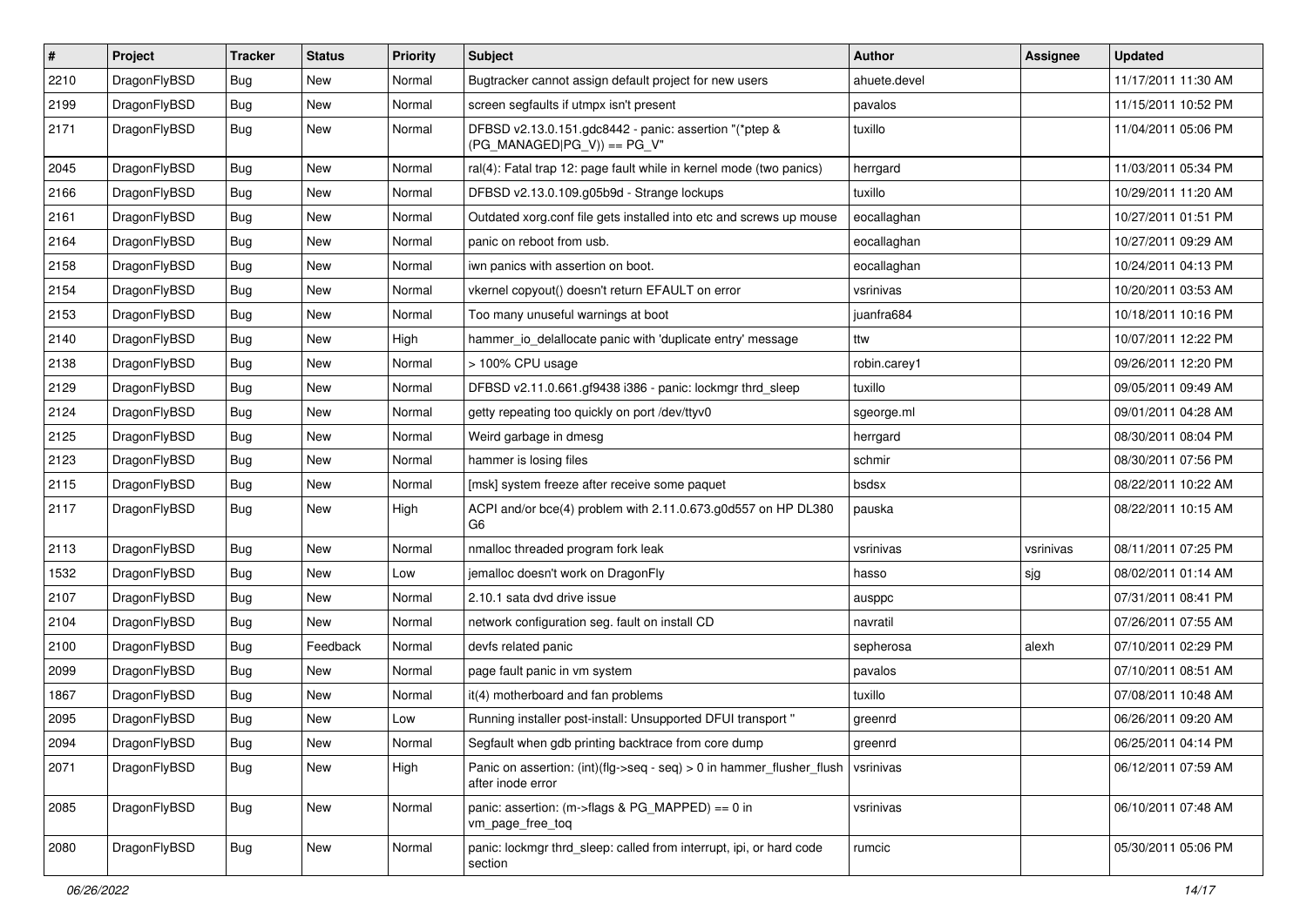| $\sharp$ | Project      | <b>Tracker</b> | <b>Status</b> | <b>Priority</b> | <b>Subject</b>                                                                     | <b>Author</b>      | Assignee | <b>Updated</b>      |
|----------|--------------|----------------|---------------|-----------------|------------------------------------------------------------------------------------|--------------------|----------|---------------------|
| 2082     | DragonFlyBSD | <b>Bug</b>     | <b>New</b>    | Normal          | dfbsd 2.10.1 amd64 - mc port build error with 'bmake bin-install'                  | sun-doctor         |          | 05/25/2011 07:18 PM |
| 2078     | DragonFlyBSD | Bug            | <b>New</b>    | Normal          | DFBSD i386 v2.11.0.201.g3ed2f - Panic during installworld into a<br>vn0 device     | tuxillo            |          | 05/19/2011 07:50 PM |
| 2077     | DragonFlyBSD | <b>Bug</b>     | <b>New</b>    | Normal          | USB devices conflicting                                                            | srussell           |          | 05/17/2011 05:12 PM |
| 2072     | DragonFlyBSD | <b>Bug</b>     | <b>New</b>    | Normal          | Fatal trap 12: stopped at lwkt_send_ipiq3                                          | rumcic             |          | 05/17/2011 04:12 AM |
| 2075     | DragonFlyBSD | <b>Bug</b>     | <b>New</b>    | Normal          | pflogd on x86 64                                                                   | fanch              |          | 05/16/2011 04:04 PM |
| 1874     | DragonFlyBSD | <b>Bug</b>     | <b>New</b>    | Normal          | mpd listening on all IPs, accepting only on one                                    | rumcic             |          | 05/08/2011 01:01 PM |
| 2052     | DragonFlyBSD | <b>Bug</b>     | New           | Normal          | Kernel panic: CPU APIC ID out of range                                             | Anonymous          |          | 05/02/2011 11:06 AM |
| 2055     | DragonFlyBSD | <b>Bug</b>     | New           | Normal          | ssh + IPV6 + bridge => connection freezes                                          | steve              |          | 04/24/2011 07:13 PM |
| 2051     | DragonFlyBSD | <b>Bug</b>     | <b>New</b>    | Normal          | No ipv6 lan route entry created on 2.10                                            | ftigeot            |          | 04/21/2011 10:37 AM |
| 2037     | DragonFlyBSD | <b>Bug</b>     | Feedback      | Normal          | Panic Bad link elm while building packages                                         | ftigeot            | dillon   | 04/21/2011 07:20 AM |
| 2048     | DragonFlyBSD | <b>Bug</b>     | New           | Normal          | panic: ffs_sync: rofs mod                                                          | pavalos            |          | 04/12/2011 05:45 AM |
| 1984     | DragonFlyBSD | <b>Bug</b>     | <b>New</b>    | Normal          | hammer mount fails after crash - HAMMER: FIFO record bad head<br>signature         | thomas.nikolajsen  |          | 03/08/2011 06:57 PM |
| 2004     | DragonFlyBSD | <b>Bug</b>     | New           | Normal          | LWKT_WAIT_IPIQ panic                                                               | steve              |          | 03/08/2011 05:46 PM |
| 2008     | DragonFlyBSD | <b>Bug</b>     | New           | Normal          | lwkt setcpu remote: td->td flags 00800621 console flood                            | pavalos            |          | 03/06/2011 09:37 PM |
| 2020     | DragonFlyBSD | <b>Bug</b>     | <b>New</b>    | Low             | Port brcm80211 driver from Linux to DragonFly BSD                                  | studer             |          | 03/05/2011 10:54 PM |
| 1990     | DragonFlyBSD | <b>Bug</b>     | <b>New</b>    | Normal          | /mnt too large to mount                                                            | peur.neu           |          | 02/16/2011 11:24 PM |
| 1969     | DragonFlyBSD | <b>Bug</b>     | New           | Normal          | pf-related network problem                                                         | pavalos            | lentferj | 02/01/2011 06:57 PM |
| 1964     | DragonFlyBSD | <b>Bug</b>     | <b>New</b>    | Normal          | iwn (panic assertion : wlan_assert_serialized)                                     | sjmm.ptr           | josepht  | 02/01/2011 12:57 PM |
| 1873     | DragonFlyBSD | <b>Bug</b>     | New           | Normal          | Panic upon usb mouse detach and reattaching                                        | rumcic             |          | 02/01/2011 09:53 AM |
| 1949     | DragonFlyBSD | <b>Bug</b>     | New           | Normal          | iwn panic                                                                          | pavalos            |          | 01/30/2011 03:21 AM |
| 1961     | DragonFlyBSD | <b>Bug</b>     | <b>New</b>    | Normal          | Can't create dump from DDB                                                         | shamaz             |          | 01/29/2011 09:02 PM |
| 1946     | DragonFlyBSD | <b>Bug</b>     | New           | Normal          | ieee80211 panic                                                                    | pavalos            | josepht  | 01/27/2011 06:00 PM |
| 1884     | DragonFlyBSD | Bug            | New           | Normal          | System completely freezes while listening music (devbuf: malloc<br>limit exceeded) | shamaz             |          | 01/24/2011 05:00 PM |
| 1959     | DragonFlyBSD | <b>Bug</b>     | <b>New</b>    | Normal          | DFBSD v2.9.1.422.gc98f2 - Panic during boot - IPv6 and PF                          | tuxillo            |          | 01/13/2011 03:37 AM |
| 1951     | DragonFlyBSD | <b>Bug</b>     | <b>New</b>    | Normal          | dma_timeouts at phyaddr on a good hdd                                              | peur.neu           |          | 01/04/2011 07:12 AM |
| 1944     | DragonFlyBSD | i Bug          | <b>New</b>    | Normal          | panic: backing_object 0xdea7b258 was somehow re-referenced<br>during collapse!     | sepherosa          |          | 12/27/2010 02:06 AM |
| 1943     | DragonFlyBSD | Bug            | New           | Normal          | hammer assertion panic                                                             | peter              |          | 12/27/2010 12:45 AM |
| 1941     | DragonFlyBSD | <b>Bug</b>     | New           | Normal          | wlan config crash                                                                  | abandon.every.hope |          | 12/24/2010 07:54 PM |
| 599      | DragonFlyBSD | <b>Bug</b>     | New           | Urgent          | 1.9.0 reproducable panic                                                           | pavalos            |          | 12/22/2010 01:08 AM |
| 1939     | DragonFlyBSD | <b>Bug</b>     | New           | Normal          | Panic on nightly build and stress test box                                         | lentferj           |          | 12/18/2010 08:41 AM |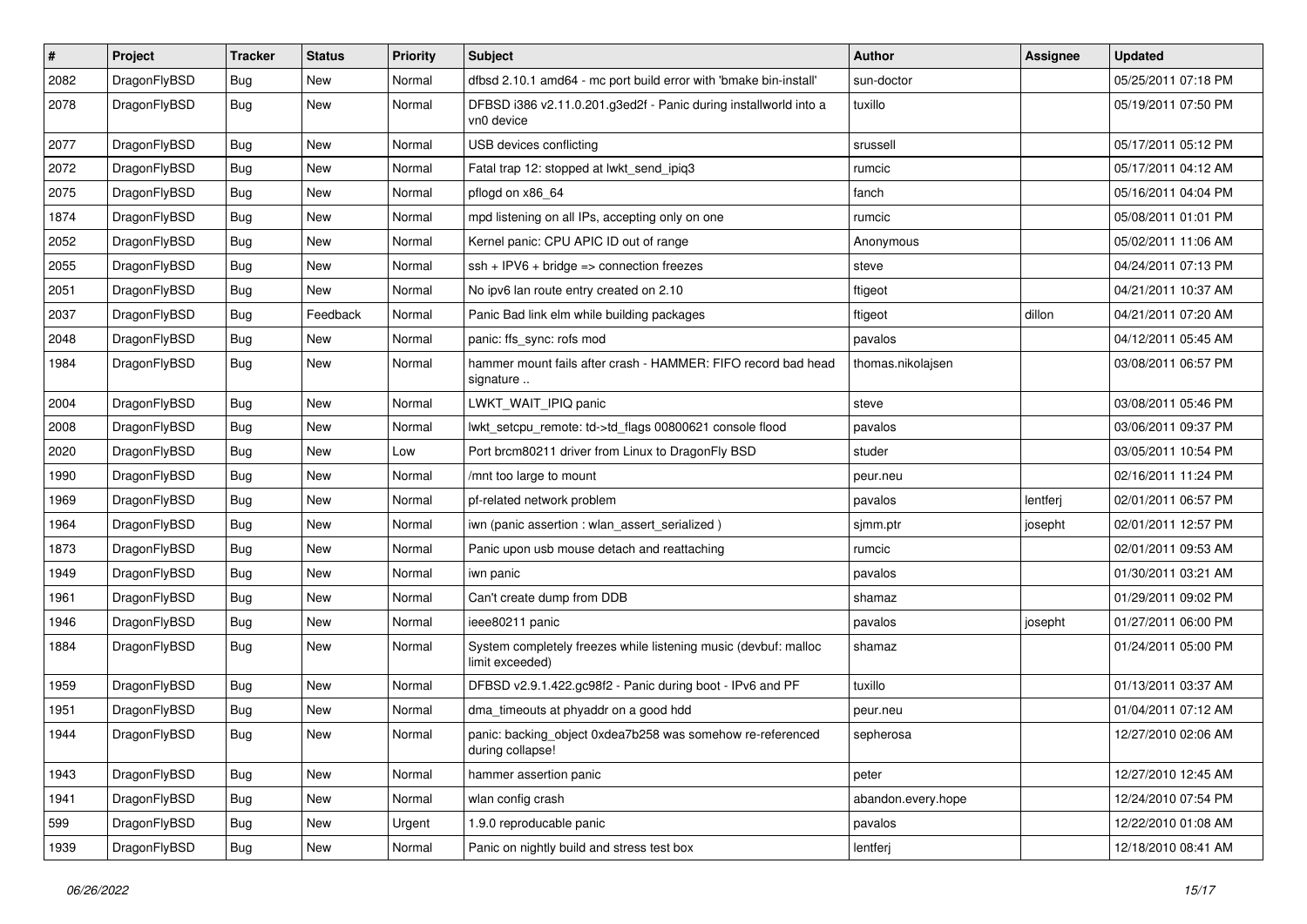| #    | Project      | <b>Tracker</b> | <b>Status</b> | <b>Priority</b> | <b>Subject</b>                                                                                                                                                                                    | Author           | Assignee | <b>Updated</b>      |
|------|--------------|----------------|---------------|-----------------|---------------------------------------------------------------------------------------------------------------------------------------------------------------------------------------------------|------------------|----------|---------------------|
| 1935 | DragonFlyBSD | <b>Bug</b>     | <b>New</b>    | Normal          | mouse does not work after switching between x and console                                                                                                                                         | shamaz           |          | 12/13/2010 10:06 AM |
| 1463 | DragonFlyBSD | <b>Bug</b>     | <b>New</b>    | Normal          | Mountroot before drives are initialized                                                                                                                                                           | elekktretterr    |          | 12/07/2010 01:30 PM |
| 1923 | DragonFlyBSD | <b>Bug</b>     | <b>New</b>    | Normal          | Abysmal NFS performance with IPv6                                                                                                                                                                 | ftigeot          |          | 12/05/2010 09:34 PM |
| 1538 | DragonFlyBSD | Bug            | <b>New</b>    | Low             | mountroot should probe file systems                                                                                                                                                               | corecode         | alexh    | 11/24/2010 06:35 PM |
| 1430 | DragonFlyBSD | <b>Bug</b>     | <b>New</b>    | Normal          | Buggy w(1)?                                                                                                                                                                                       | hasso            | alexh    | 11/24/2010 08:09 AM |
| 1917 | DragonFlyBSD | Bug            | New           | Normal          | panic: assertion: (RB_EMPTY(&ip->rec_tree) && (ip->flags &<br>HAMMER_INODE_XDIRTY) == 0)    (!RB_EMPTY(&ip->rec_tree)<br>&& (ip->flags & HAMMER_INODE_XDIRTY) != 0) in<br>hammer flush inode done | qhwt.dfly        |          | 11/24/2010 03:23 AM |
| 1920 | DragonFlyBSD | Bug            | <b>New</b>    | High            | system hangs                                                                                                                                                                                      | zhtw             |          | 11/22/2010 08:59 AM |
| 1916 | DragonFlyBSD | <b>Bug</b>     | <b>New</b>    | Normal          | Constant crashes on x86 64 with UFS                                                                                                                                                               | lentferj         |          | 11/21/2010 07:40 PM |
| 1913 | DragonFlyBSD | Bug            | <b>New</b>    | Normal          | panic: assertion: ip->flush_state != HAMMER_FST_FLUSH in<br>hammer flush inode core                                                                                                               | swildner         |          | 11/20/2010 05:27 PM |
| 1907 | DragonFlyBSD | <b>Bug</b>     | <b>New</b>    | Normal          | Hammer crash in hammer_flusher_flush()                                                                                                                                                            | swildner         |          | 11/11/2010 05:07 AM |
| 1882 | DragonFlyBSD | Bug            | <b>New</b>    | Low             | Idea for handling new USB vendor/device codes                                                                                                                                                     | bmk              |          | 10/20/2010 12:15 PM |
| 1786 | DragonFlyBSD | <b>Bug</b>     | <b>New</b>    | Normal          | Calling NULL function pointer initiates panic loop                                                                                                                                                | sjg              |          | 10/11/2010 05:28 PM |
| 1861 | DragonFlyBSD | Bug            | <b>New</b>    | Normal          | panic via kprintf (lockmgr called in a hard section)                                                                                                                                              | vsrinivas        |          | 10/11/2010 12:56 AM |
| 3160 | DragonFlyBSD | Submit         | In Progress   | Normal          | State the implementation difference in pkill/pgrep manual                                                                                                                                         | sevan            | tuxillo  | 06/03/2022 05:15 PM |
| 2122 | DragonFlyBSD | Submit         | <b>New</b>    | Normal          | [Review] Fixes to the VFS layer                                                                                                                                                                   | ftigeot          |          | 05/31/2022 03:25 PM |
| 3312 | DragonFlyBSD | Submit         | New           | Normal          | hammer2: redundant chain modify after chain creation                                                                                                                                              | tkusumi          |          | 05/15/2022 01:35 PM |
| 1700 | DragonFlyBSD | Submit         | In Progress   | Normal          | skip boot2 menu on <enter></enter>                                                                                                                                                                | Johannes.Hofmann | tuxillo  | 05/15/2022 08:35 AM |
| 1398 | DragonFlyBSD | Submit         | In Progress   | Normal          | hdestroy(3) restricts hash key to point to malloc'ed space                                                                                                                                        | Anonymous        |          | 08/20/2021 04:06 PM |
| 3201 | DragonFlyBSD | Submit         | <b>New</b>    | Normal          | Fixes make search display                                                                                                                                                                         | htse             |          | 08/20/2021 04:02 PM |
| 3145 | DragonFlyBSD | Submit         | In Progress   | Normal          | Update libelf to FreeBSD 12 current and build as base library usable<br>by ports                                                                                                                  | davshao          | tuxillo  | 08/20/2021 03:58 PM |
| 3031 | DragonFlyBSD | Submit         | In Progress   | Normal          | Update drm/radeon to Linux 4.7.10 as much as possible                                                                                                                                             | davshao          | ftigeot  | 08/19/2021 12:33 PM |
| 3276 | DragonFlyBSD | Submit         | New           | Normal          | Add option controlling whether gpt expand expands the last partition<br>(needs testing)                                                                                                           | falsifian        |          | 07/10/2021 03:35 AM |
| 2921 | DragonFlyBSD | Submit         | <b>New</b>    | Normal          | Allow moused to accept userland mouse events                                                                                                                                                      | tautolog         |          | 05/11/2021 04:08 AM |
| 2721 | DragonFlyBSD | Submit         | Feedback      | Low             | Some few zalloc calls to objcache ones replacements                                                                                                                                               | dclink           | tuxillo  | 05/11/2021 04:08 AM |
| 2717 | DragonFlyBSD | Submit         | Feedback      | Normal          | Out of range numeric handling                                                                                                                                                                     | dclink           | tuxillo  | 05/11/2021 04:08 AM |
| 1192 | DragonFlyBSD | Submit         | New           | Normal          | KKASSERTs in sys/kern/uipc {msg,socket}.c are too strict                                                                                                                                          | rumcic           |          | 05/11/2021 04:07 AM |
| 2438 | DragonFlyBSD | Submit         | Feedback      | Normal          | <b>TRIM</b> fixes                                                                                                                                                                                 | Anonymous        | tuxillo  | 05/11/2021 03:45 AM |
| 3041 | DragonFlyBSD | Submit         | New           | Normal          | firmware: Remove embedding of multiple images in one module.                                                                                                                                      | Anonymous        |          | 12/25/2020 02:15 AM |
| 3227 | DragonFlyBSD | Submit         | New           | Normal          | Add HAMMER2 instructions in the installation medium README                                                                                                                                        | daftaupe         |          | 03/26/2020 03:34 PM |